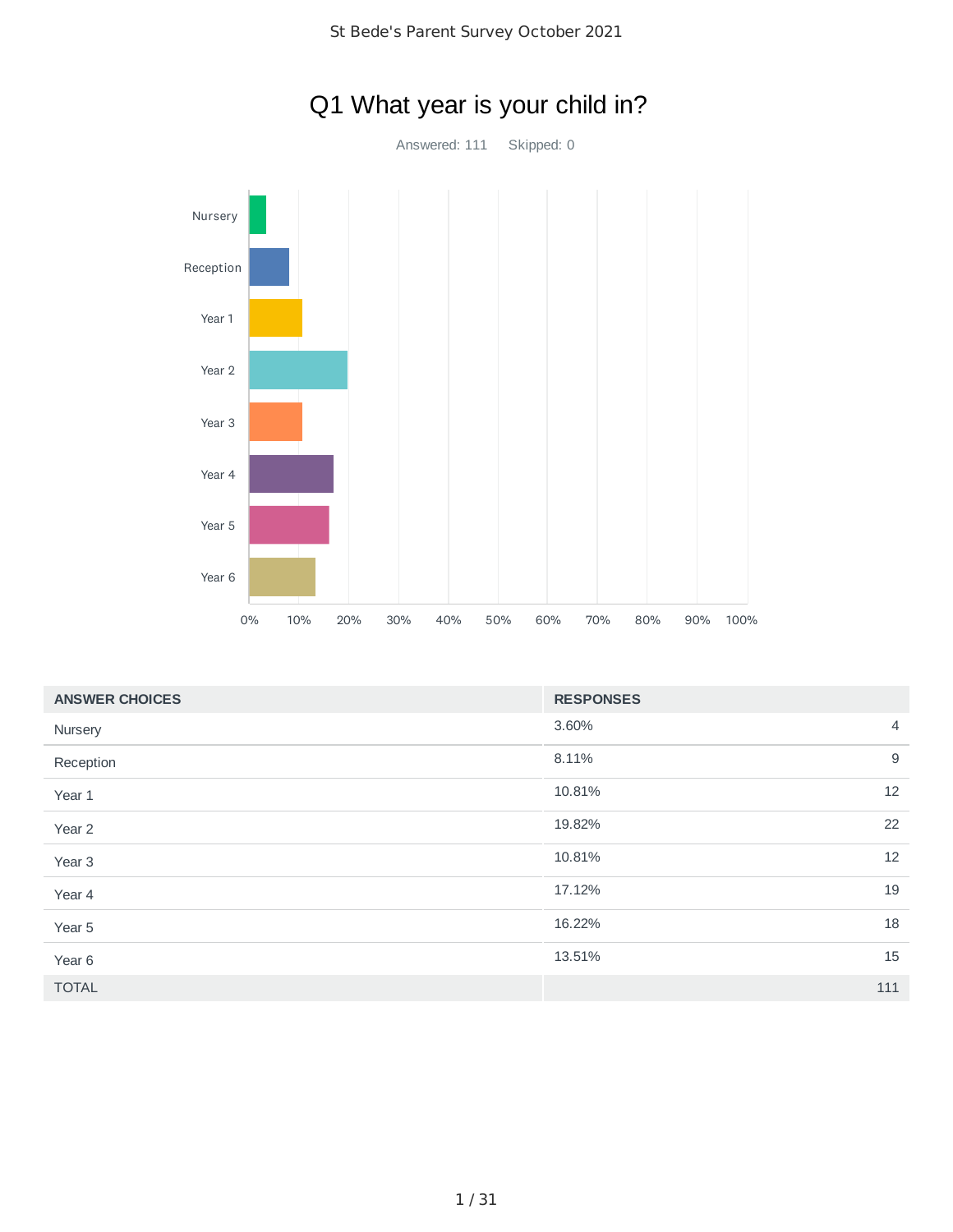

# Q2 I know my child is happy and settled at school

| <b>ANSWER CHOICES</b> | <b>RESPONSES</b> |             |
|-----------------------|------------------|-------------|
| Strongly agree        | 74.77%           | 83          |
| Agree                 | 25.23%           | 28          |
| Disagree              | 0.00%            | $\mathbf 0$ |
| Strongly disagree     | 0.00%            | $\mathbf 0$ |
| Don't know            | 0.00%            | $\mathbf 0$ |
| <b>TOTAL</b>          |                  | 111         |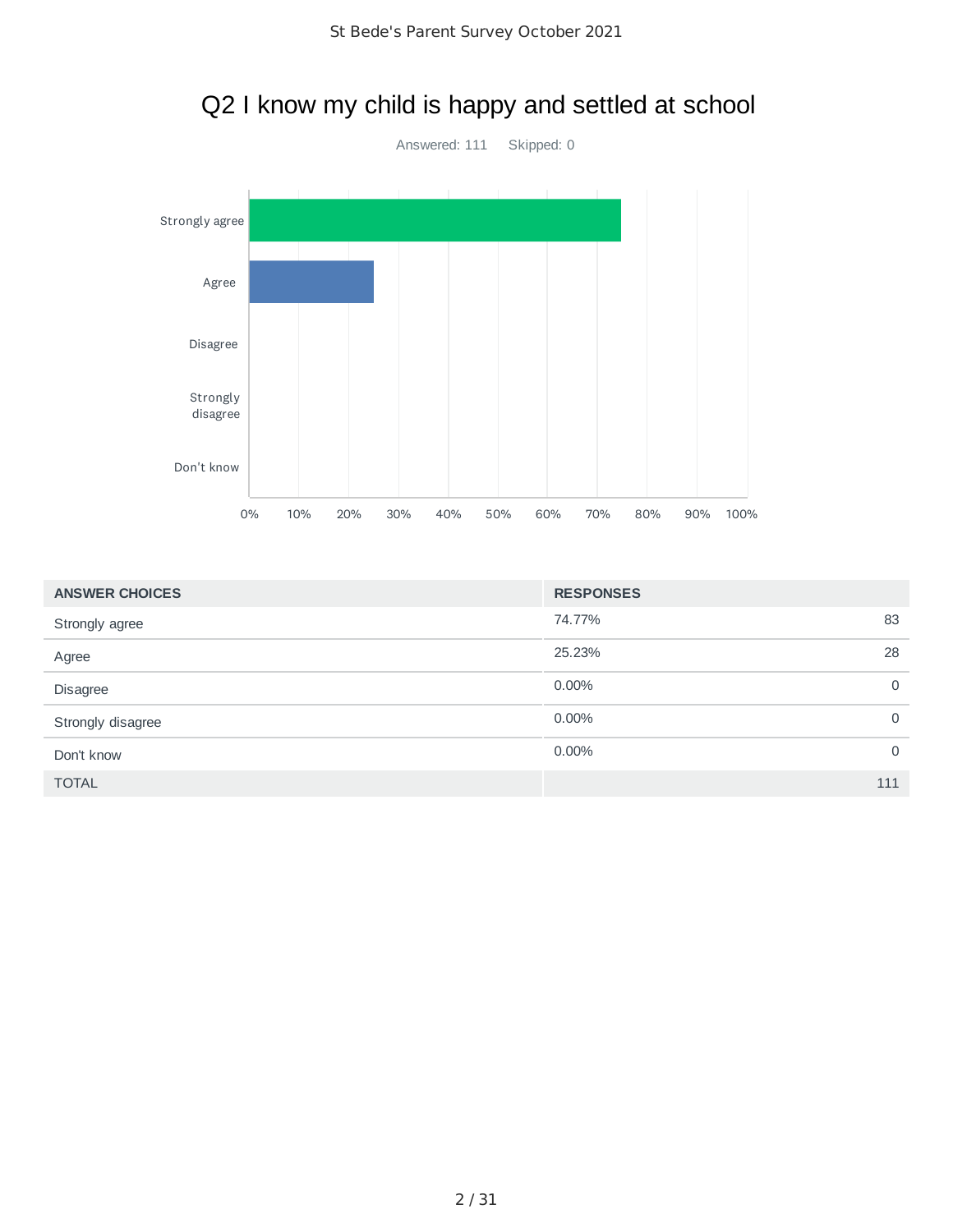

#### Q3 I am informed about my child's work and progress

| <b>ANSWER CHOICES</b> | <b>RESPONSES</b> |             |
|-----------------------|------------------|-------------|
| Strongly agree        | 71.17%           | 79          |
| Agree                 | 28.83%           | 32          |
| Disagree              | $0.00\%$         | 0           |
| Strongly disagree     | $0.00\%$         | $\mathbf 0$ |
| Don't know            | $0.00\%$         | $\mathbf 0$ |
| <b>TOTAL</b>          |                  | 111         |
|                       |                  |             |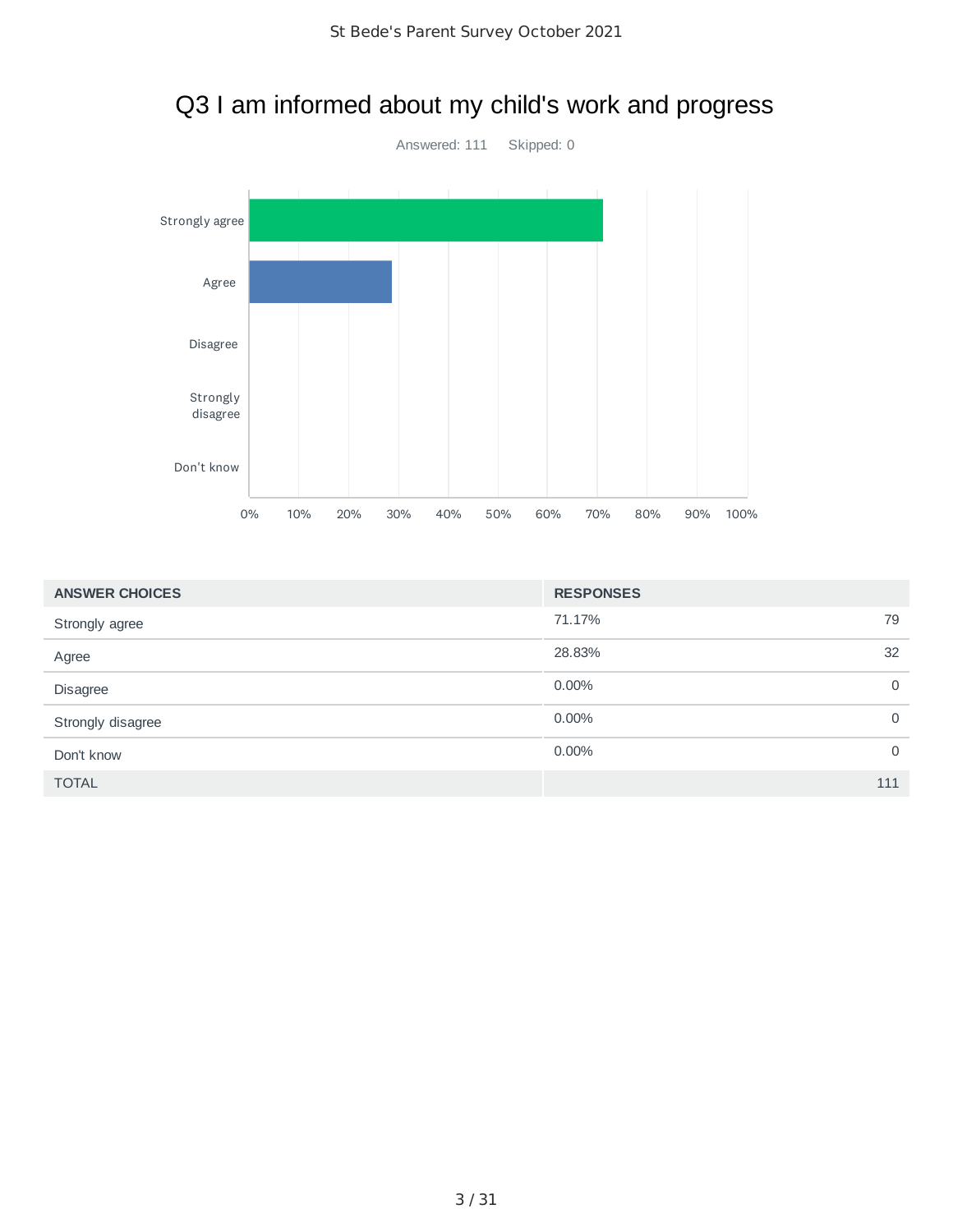

#### Q4 I have been kept up to date with the curriculum for my child

| <b>ANSWER CHOICES</b> | <b>RESPONSES</b> |             |
|-----------------------|------------------|-------------|
| Strongly agree        | 70.00%           | 77          |
| Agree                 | 29.09%           | 32          |
| <b>Disagree</b>       | 0.00%            | $\mathbf 0$ |
| Strongly disagree     | 0.00%            | $\mathbf 0$ |
| Don't know            | 0.91%            |             |
| <b>TOTAL</b>          |                  | 110         |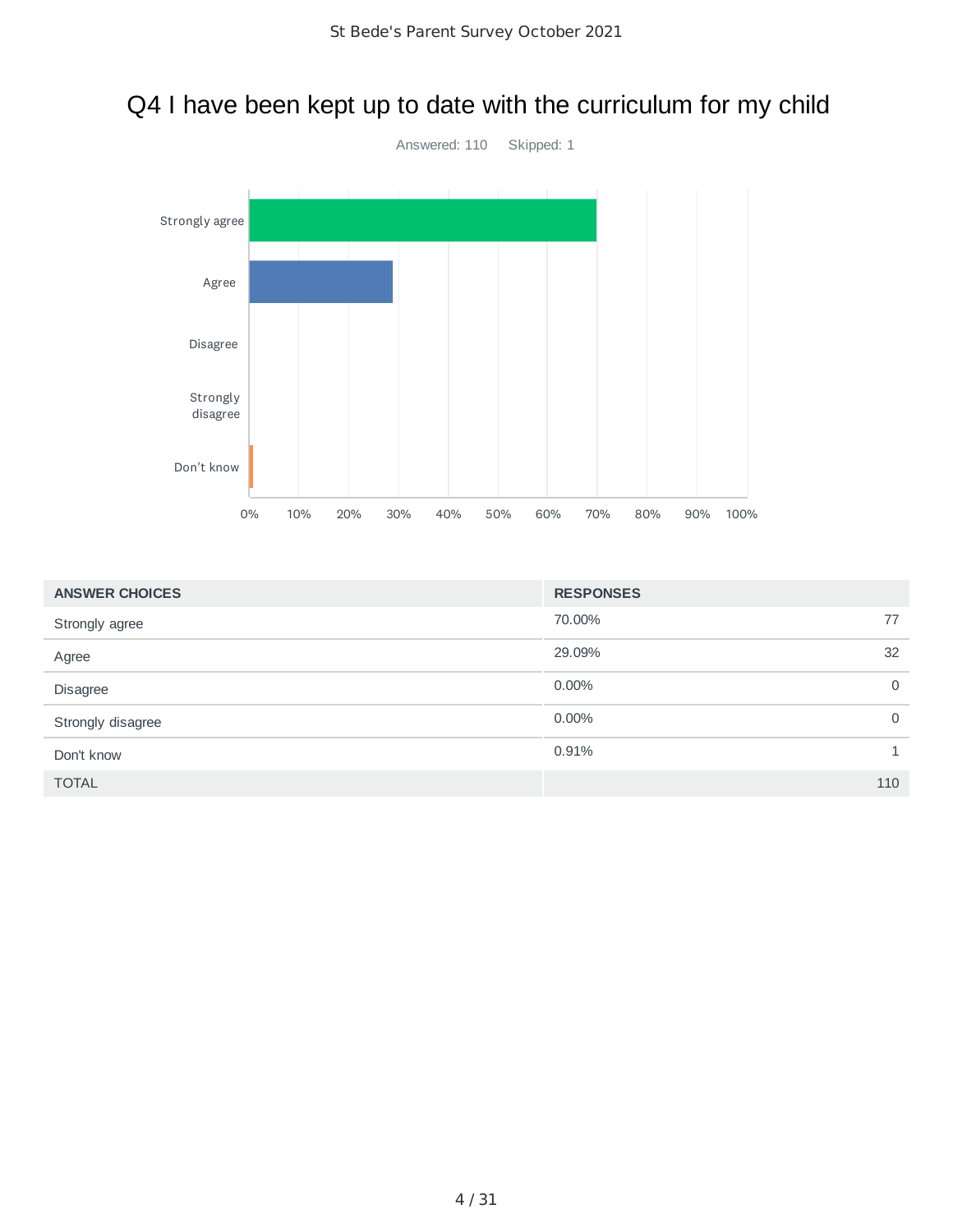#### Q5 Staff encourage my child to work hard and achieve to the best of their ability.



| <b>ANSWER CHOICES</b> | <b>RESPONSES</b>     |
|-----------------------|----------------------|
| Strongly agree        | 86<br>77.48%         |
| Agree                 | 22.52%<br>25         |
| Disagree              | 0.00%<br>$\mathbf 0$ |
| Strongly disagree     | 0.00%<br>$\mathbf 0$ |
| Don't know            | 0.00%<br>$\mathbf 0$ |
| <b>TOTAL</b>          | 111                  |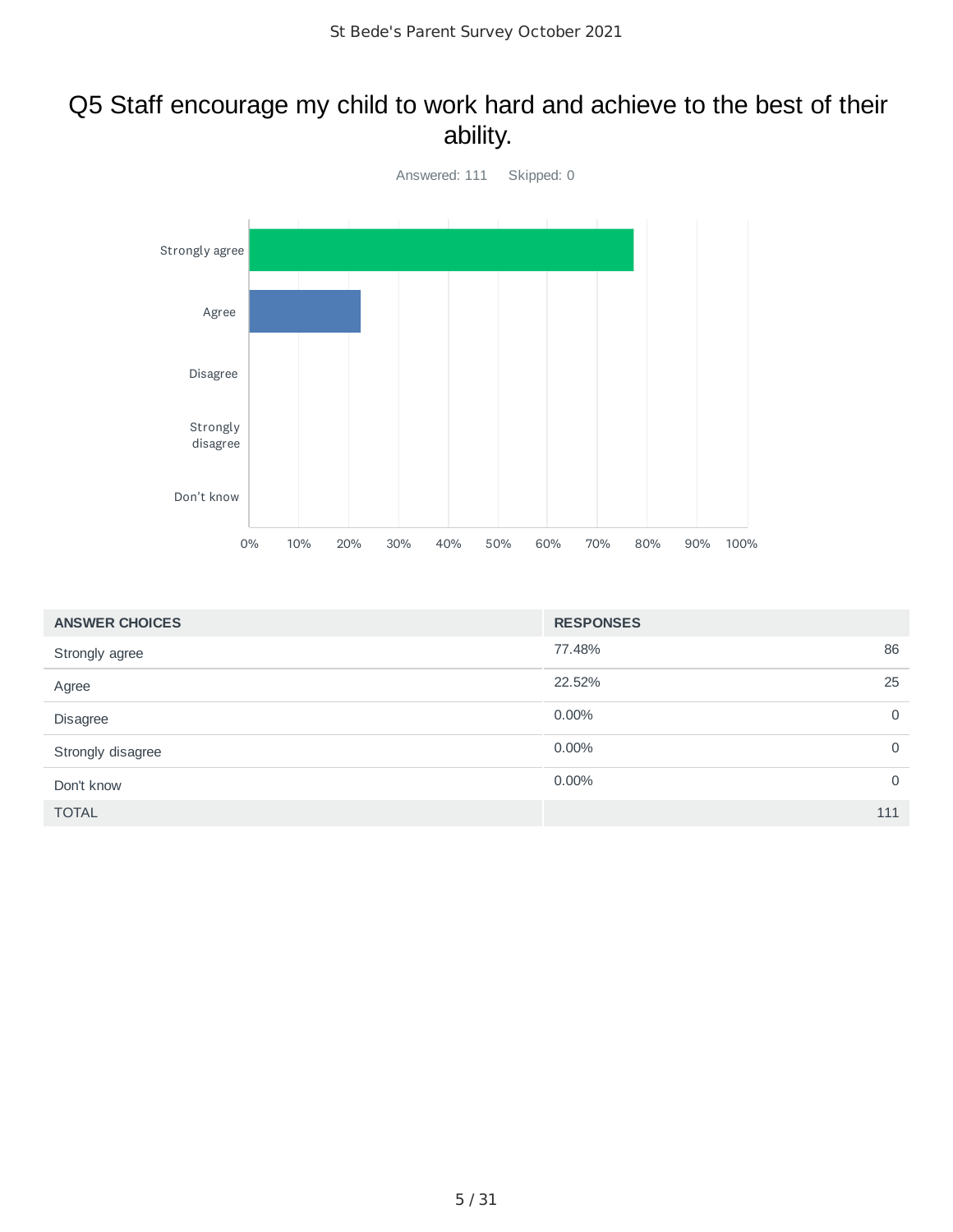## Q6 I feel comfortable about approaching the school with any queries



| <b>ANSWER CHOICES</b> | <b>RESPONSES</b> |             |
|-----------------------|------------------|-------------|
| Strongly agree        | 76.15%           | 83          |
| Agree                 | 23.85%           | 26          |
| Disagree              | $0.00\%$         | $\mathbf 0$ |
| Strongly disagree     | $0.00\%$         | $\mathbf 0$ |
| Don't know            | 0.00%            | $\mathbf 0$ |
| <b>TOTAL</b>          |                  | 109         |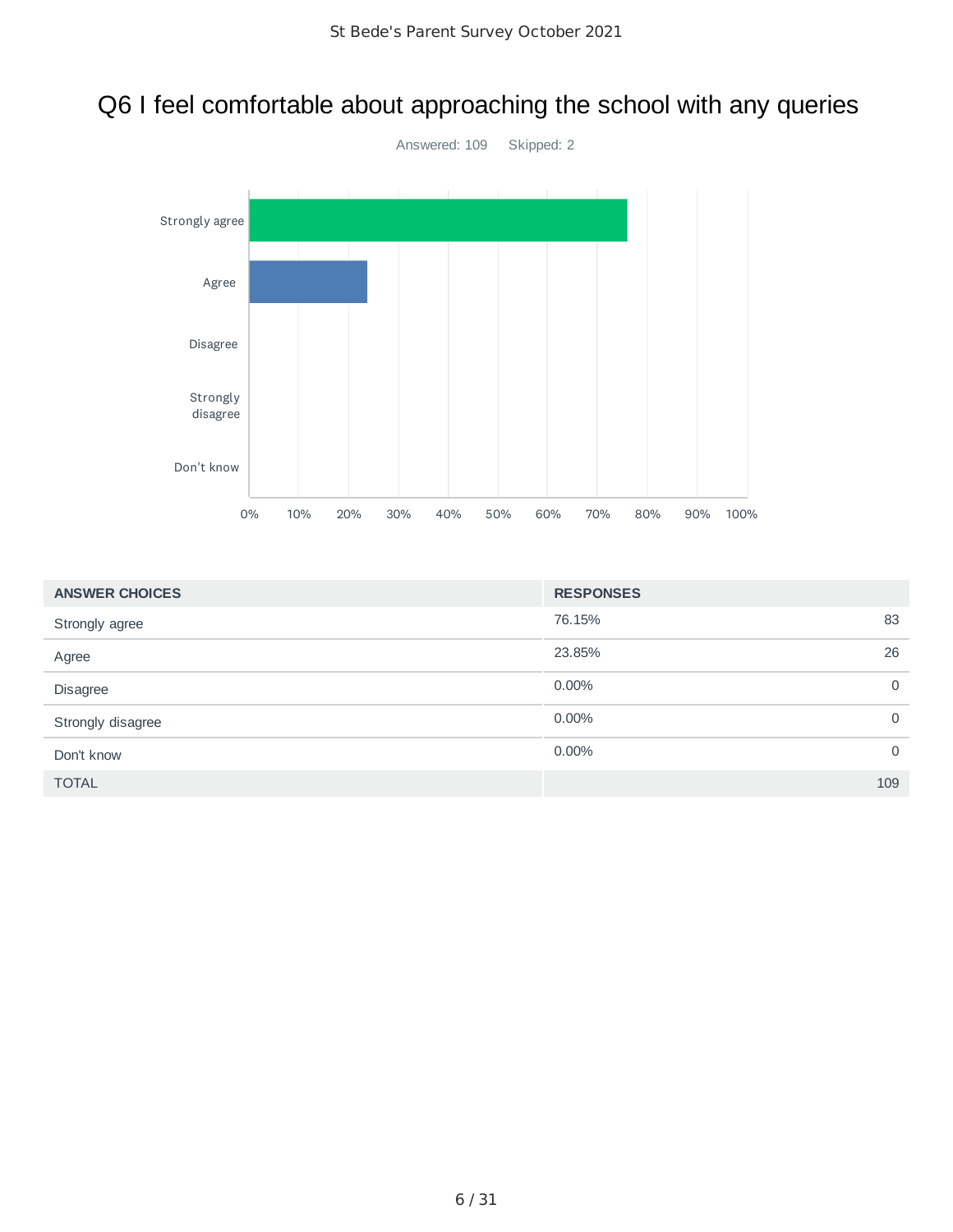

## Q7 I find it easy to contact my child's teacher

| <b>ANSWER CHOICES</b> | <b>RESPONSES</b> |              |
|-----------------------|------------------|--------------|
| Strongly agree        | 77.27%           | 85           |
| Agree                 | 21.82%           | 24           |
| Disagree              | 0.00%            | 0            |
| Strongly disagree     | 0.00%            | $\mathbf 0$  |
| Don't know            | 0.91%            | $\mathbf{1}$ |
| <b>TOTAL</b>          |                  | 110          |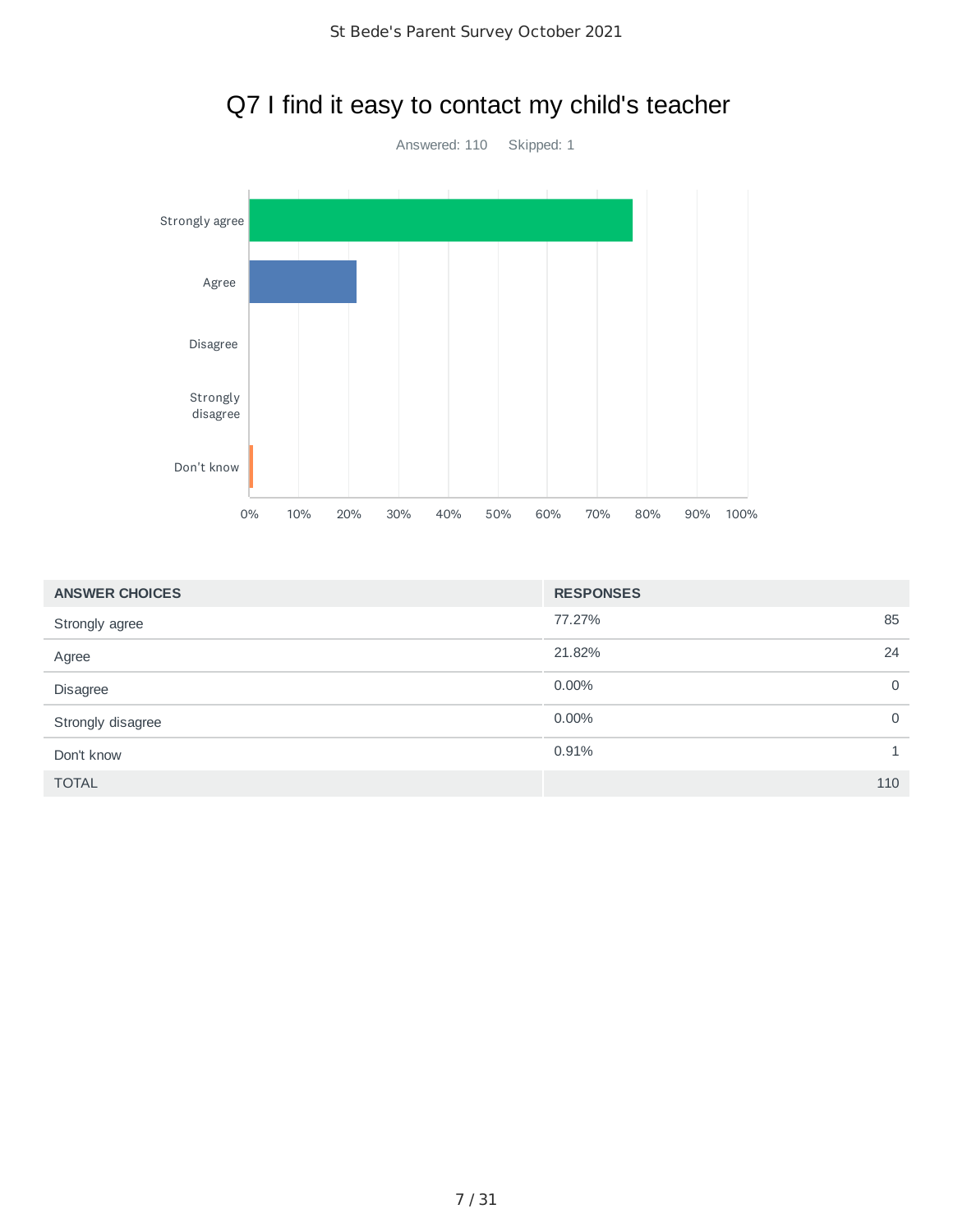

#### Q8 I am made to feel welcome when I contact the school

| <b>ANSWER CHOICES</b> | <b>RESPONSES</b>     |
|-----------------------|----------------------|
| Strongly agree        | 74.55%<br>82         |
| Agree                 | 25.45%<br>28         |
| Disagree              | 0.00%<br>$\mathbf 0$ |
| Strongly disagree     | 0.00%<br>$\mathbf 0$ |
| Don't know            | 0.00%<br>$\mathbf 0$ |
| <b>TOTAL</b>          | 110                  |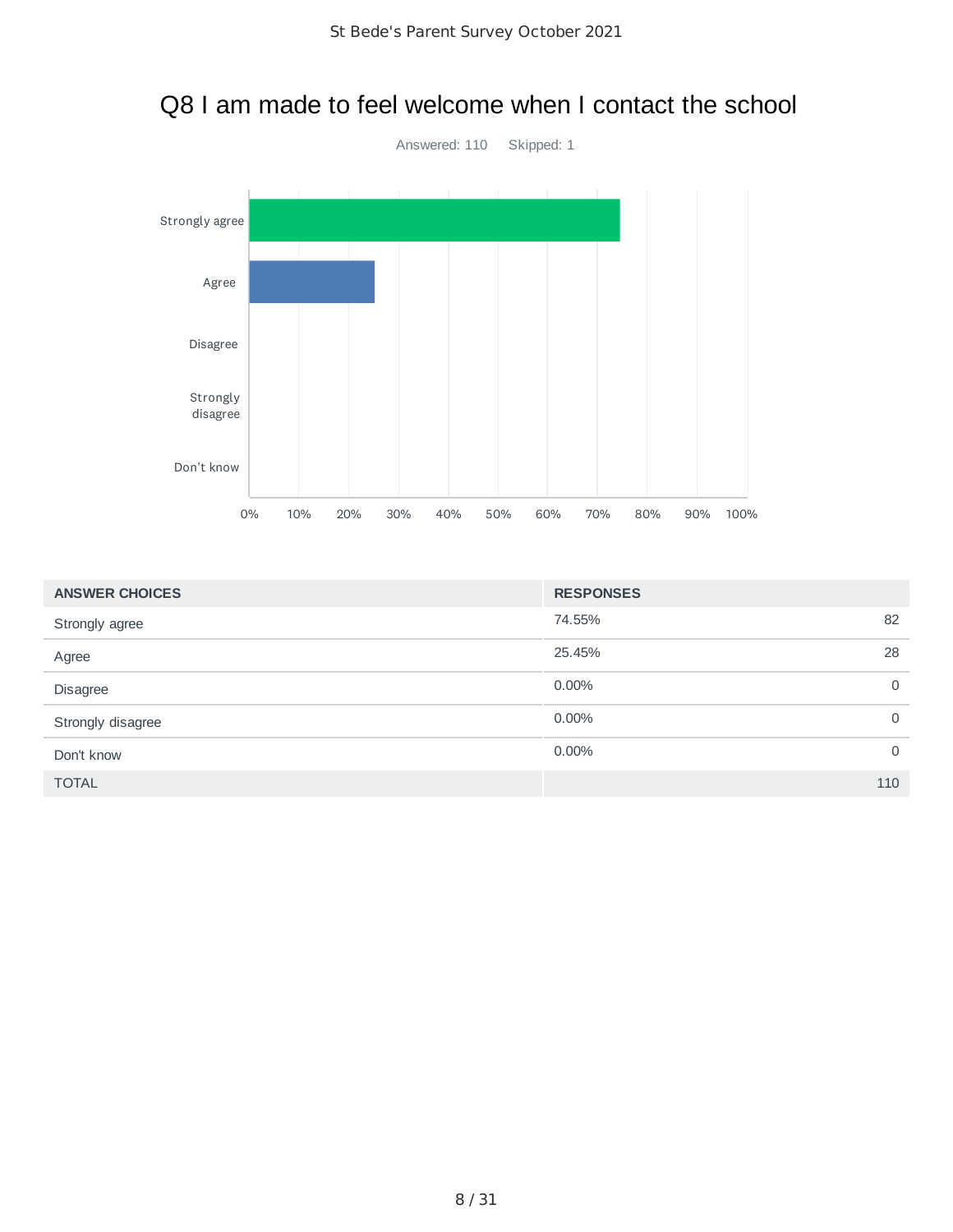### Q9 I know my child is being offered the opportunity to increase independence and build resilience.



| <b>ANSWER CHOICES</b> | <b>RESPONSES</b> |             |
|-----------------------|------------------|-------------|
| Strongly agree        | 71.82%           | 79          |
| Agree                 | 25.45%           | 28          |
| Disagree              | 0.91%            |             |
| Strongly disagree     | 0.00%            | $\mathbf 0$ |
| Don't know            | 1.82%            | 2           |
| <b>TOTAL</b>          |                  | 110         |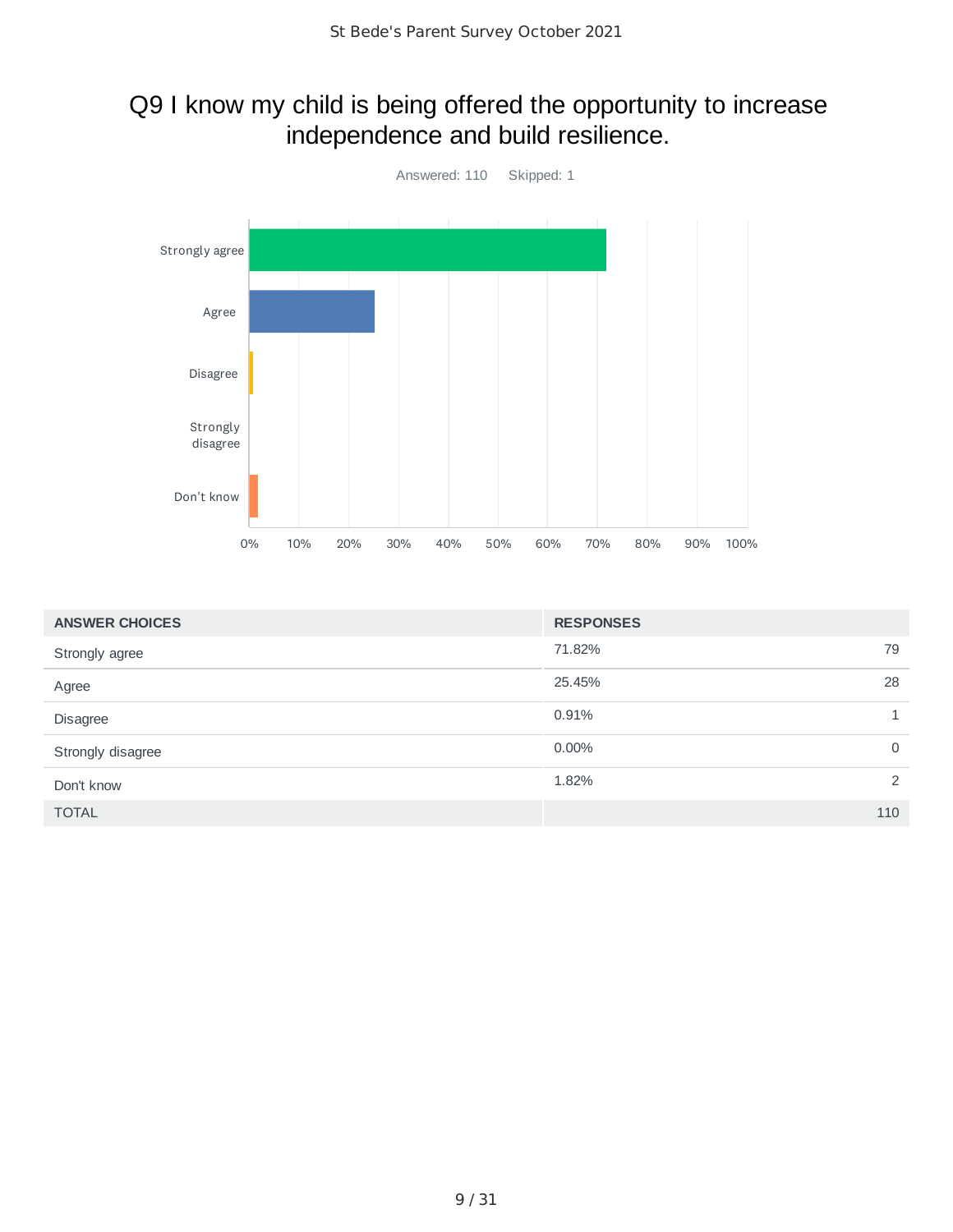#### Q10 The school website and social media and DoJo account provides me with information regards school curriculum, events, and updates.



| <b>ANSWER CHOICES</b> | <b>RESPONSES</b> |    |
|-----------------------|------------------|----|
| Strongly agree        | 74.55%           | 82 |
| Agree                 | 25.45%           | 28 |
| Disagree              | 0.00%            | 0  |
| Strongly disagree     | 0.00%            | 0  |
| Don't know            | 0.00%            | 0  |
| <b>TOTAL</b>          | 110              |    |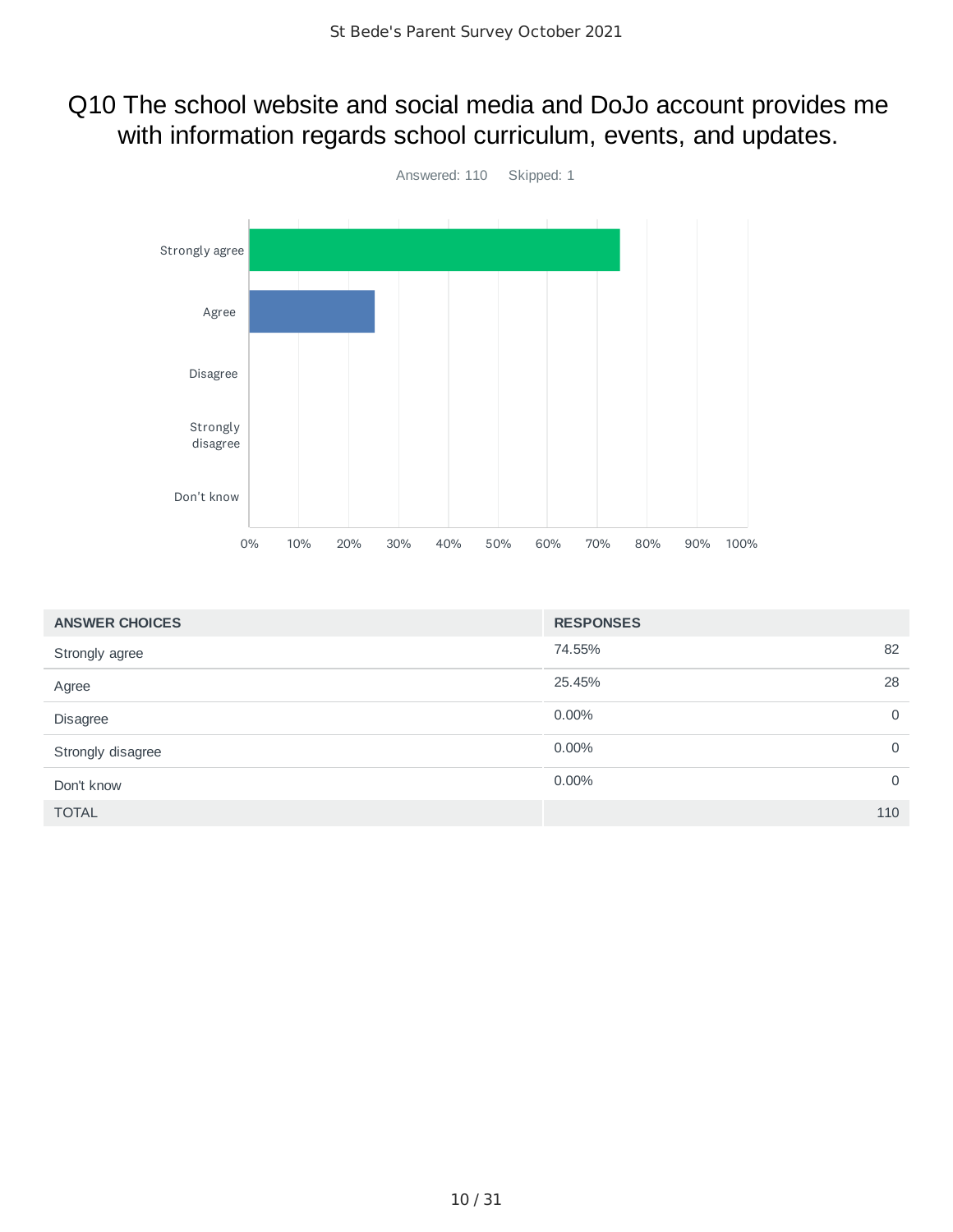

### Q11 I know who the governors are.

| 37<br>33.64%<br>Strongly agree<br>25<br>22.73%<br>Agree<br>18<br>16.36%<br><b>Disagree</b><br>$0.00\%$<br>$\mathbf 0$<br>Strongly disagree<br>30<br>27.27%<br>Don't know<br>110<br><b>TOTAL</b> | <b>ANSWER CHOICES</b> | <b>RESPONSES</b> |  |
|-------------------------------------------------------------------------------------------------------------------------------------------------------------------------------------------------|-----------------------|------------------|--|
|                                                                                                                                                                                                 |                       |                  |  |
|                                                                                                                                                                                                 |                       |                  |  |
|                                                                                                                                                                                                 |                       |                  |  |
|                                                                                                                                                                                                 |                       |                  |  |
|                                                                                                                                                                                                 |                       |                  |  |
|                                                                                                                                                                                                 |                       |                  |  |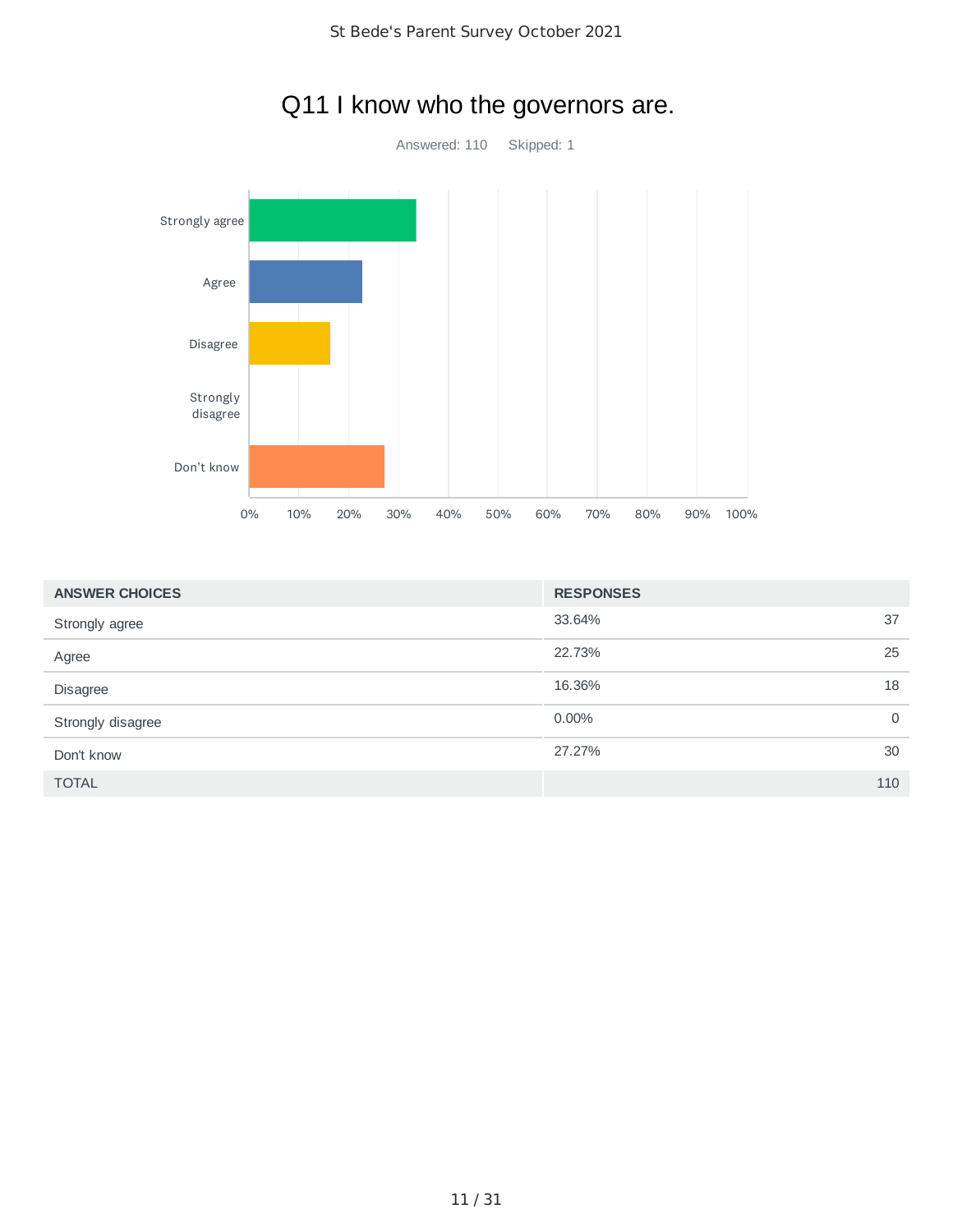

# Q12 I know that my child feels safe at school

| <b>ANSWER CHOICES</b> | <b>RESPONSES</b> |              |
|-----------------------|------------------|--------------|
| Strongly agree        | 81.82%           | 90           |
| Agree                 | 17.27%           | 19           |
| Disagree              | 0.00%            | $\mathbf 0$  |
| Strongly disagree     | 0.00%            | $\mathbf 0$  |
| Don't know            | 0.91%            | $\mathbf{1}$ |
| <b>TOTAL</b>          |                  | 110          |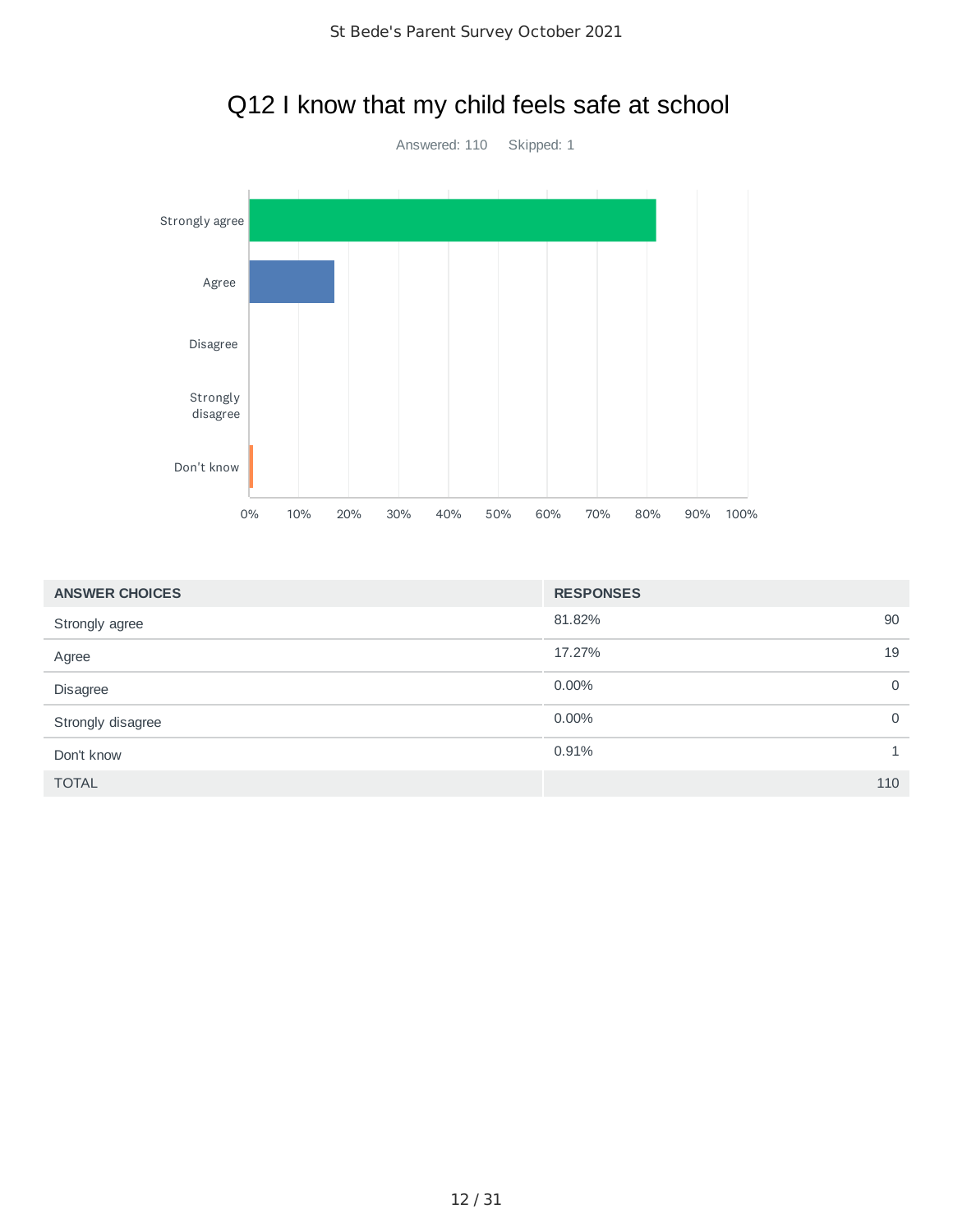

| <b>ANSWER CHOICES</b> | <b>RESPONSES</b> |              |
|-----------------------|------------------|--------------|
| Strongly agree        | 80.73%           | 88           |
| Agree                 | 18.35%           | 20           |
| Disagree              | $0.00\%$         | $\mathbf 0$  |
| Strongly disagree     | $0.00\%$         | $\mathbf 0$  |
| Don't know            | 0.92%            | $\mathbf{1}$ |
| <b>TOTAL</b>          |                  | 109          |

# Q13 The school provides a safe environment for my child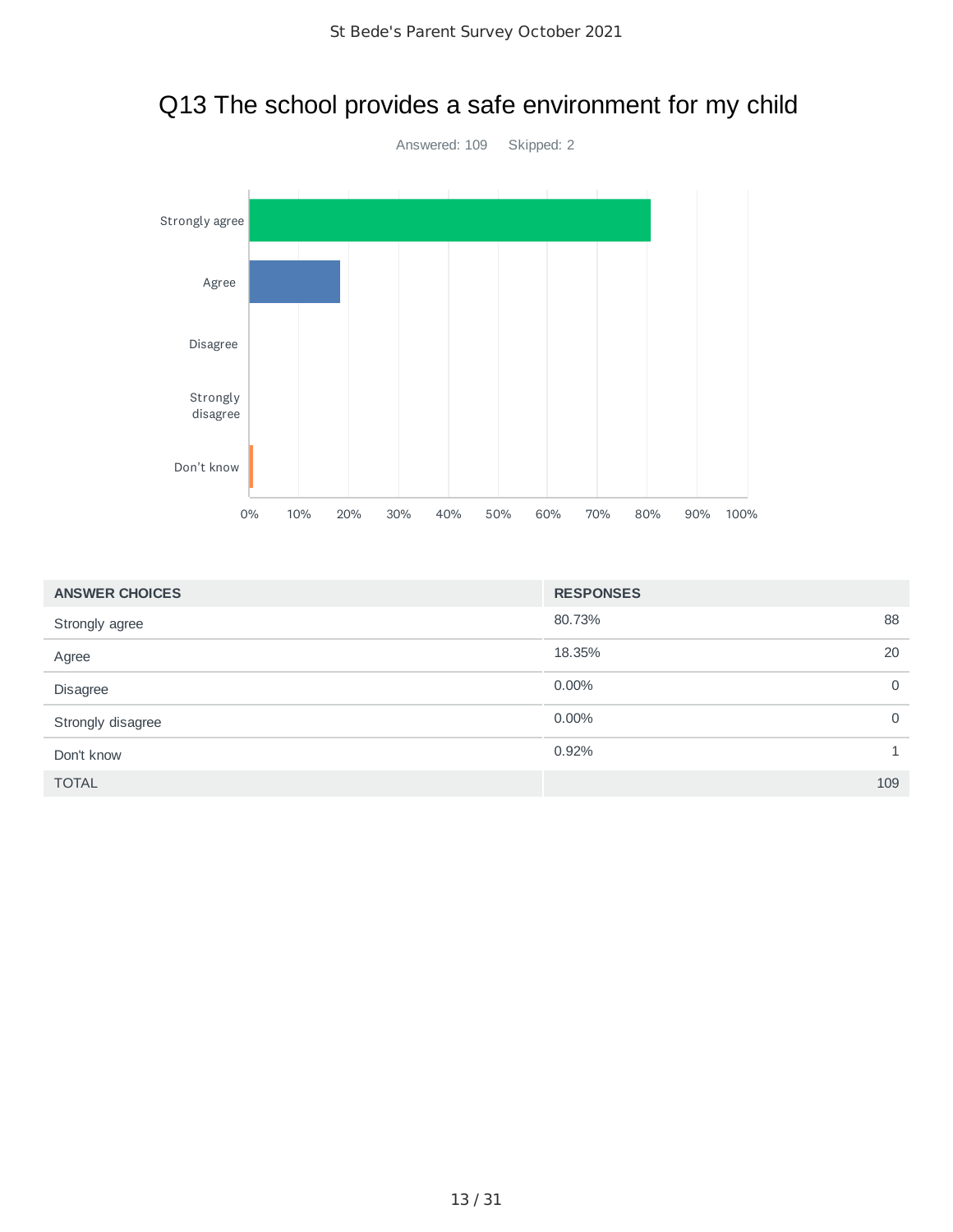## Q14 Staff demonstrate genuine concern for the well-being of my child



| <b>ANSWER CHOICES</b> | <b>RESPONSES</b> |             |
|-----------------------|------------------|-------------|
| Strongly agree        | 76.36%           | 84          |
| Agree                 | 23.64%           | 26          |
| Disagree              | 0.00%            | $\mathbf 0$ |
| Strongly disagree     | $0.00\%$         | $\mathbf 0$ |
| Don't know            | $0.00\%$         | $\mathbf 0$ |
| <b>TOTAL</b>          |                  | 110         |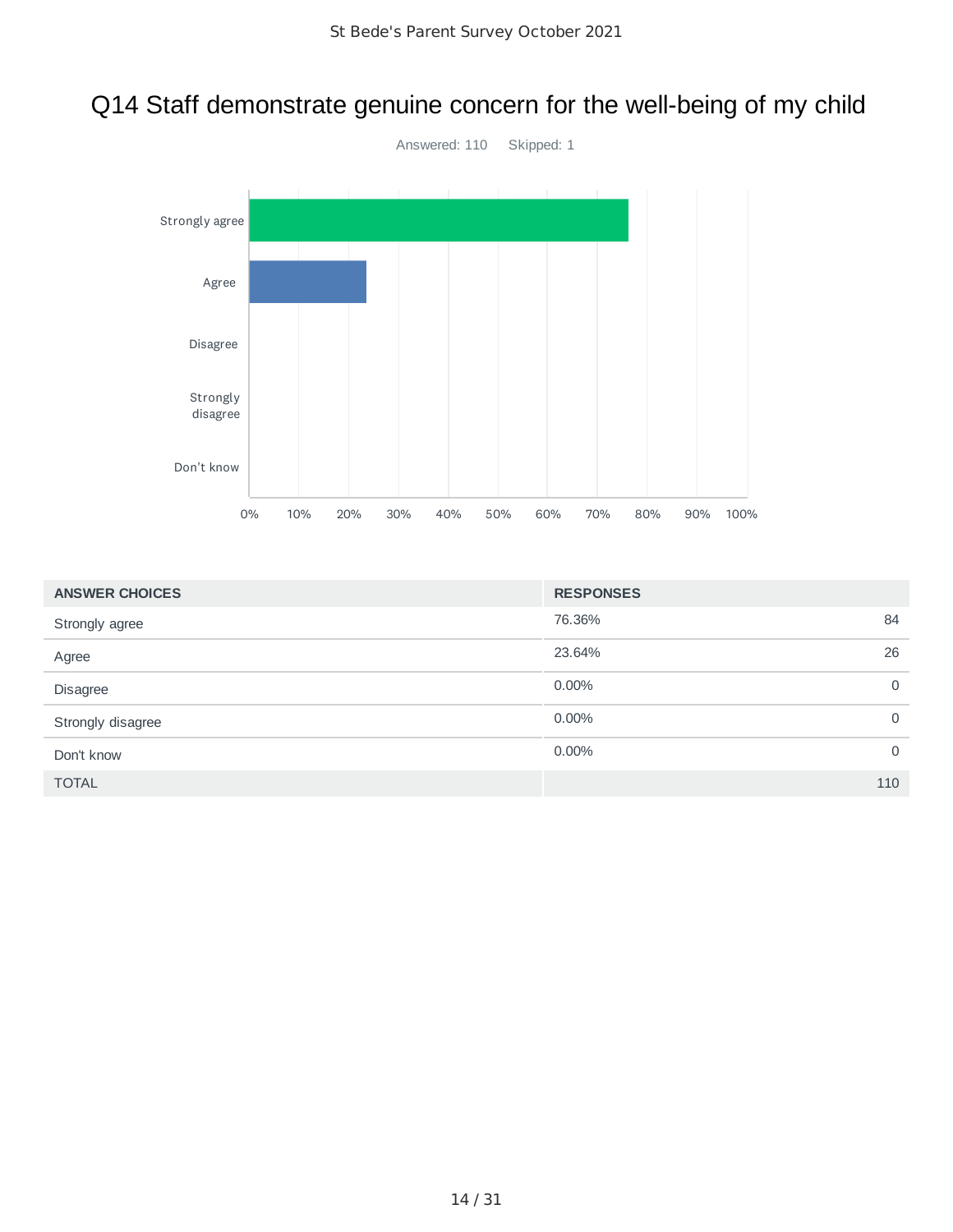

#### Q15 The children demonstrate genuine concern for each other

| <b>ANSWER CHOICES</b> | <b>RESPONSES</b>        |
|-----------------------|-------------------------|
| Strongly agree        | 67.27%<br>74            |
| Agree                 | 27.27%<br>30            |
| Disagree              | 3.64%<br>$\overline{4}$ |
| Strongly disagree     | 0.00%<br>$\mathbf 0$    |
| Don't know            | 1.82%<br>2              |
| <b>TOTAL</b>          | 110                     |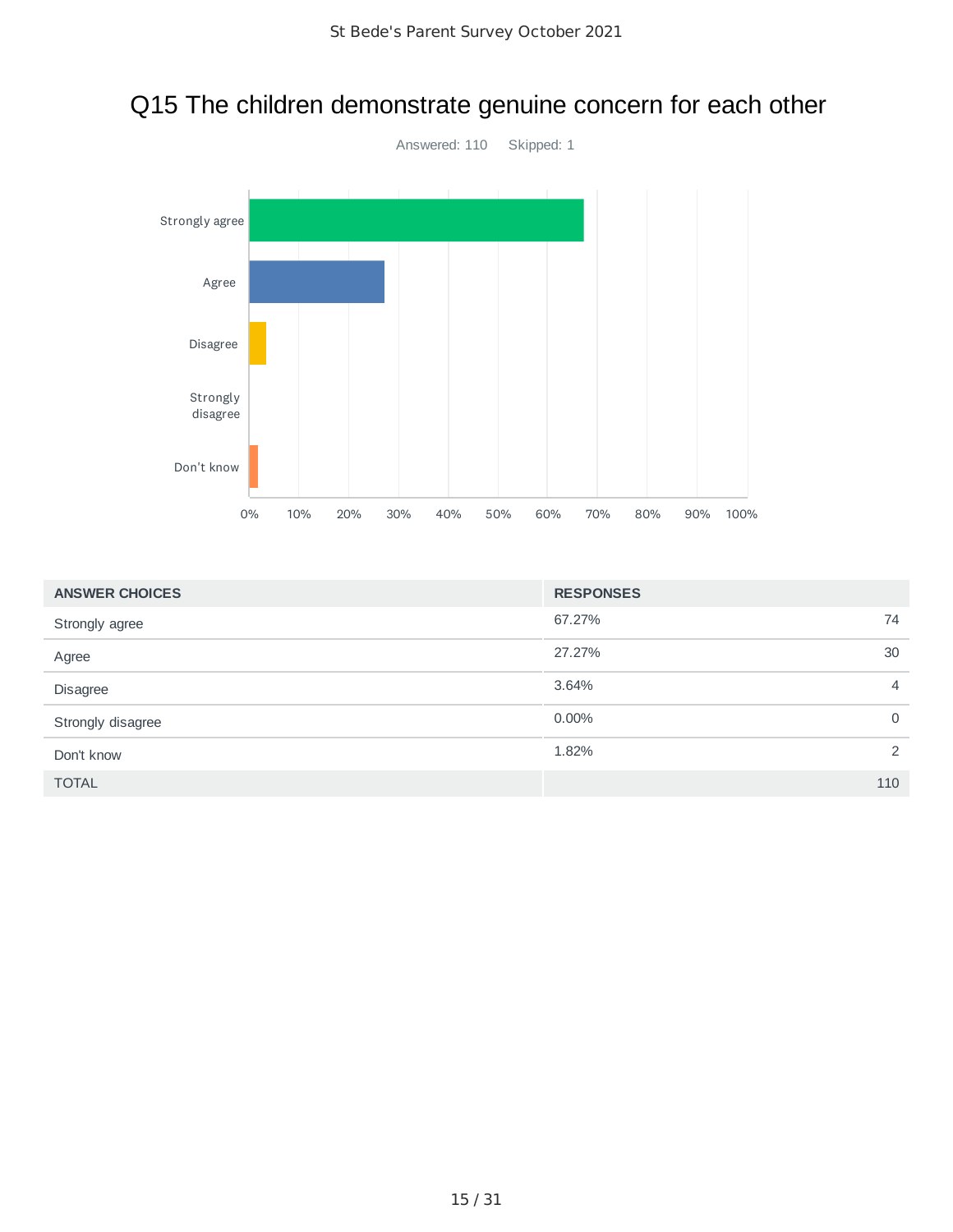

| <b>ANSWER CHOICES</b> | <b>RESPONSES</b> |              |
|-----------------------|------------------|--------------|
| Strongly agree        | 76.36%           | 84           |
| Agree                 | 21.82%           | 24           |
| Disagree              | 0.91%            | 1            |
| Strongly disagree     | 0.00%            | $\mathbf 0$  |
| Don't know            | 0.91%            | $\mathbf{1}$ |
| <b>TOTAL</b>          |                  | 110          |

## Q16 There is an excellent standard of behaviour at St Bede's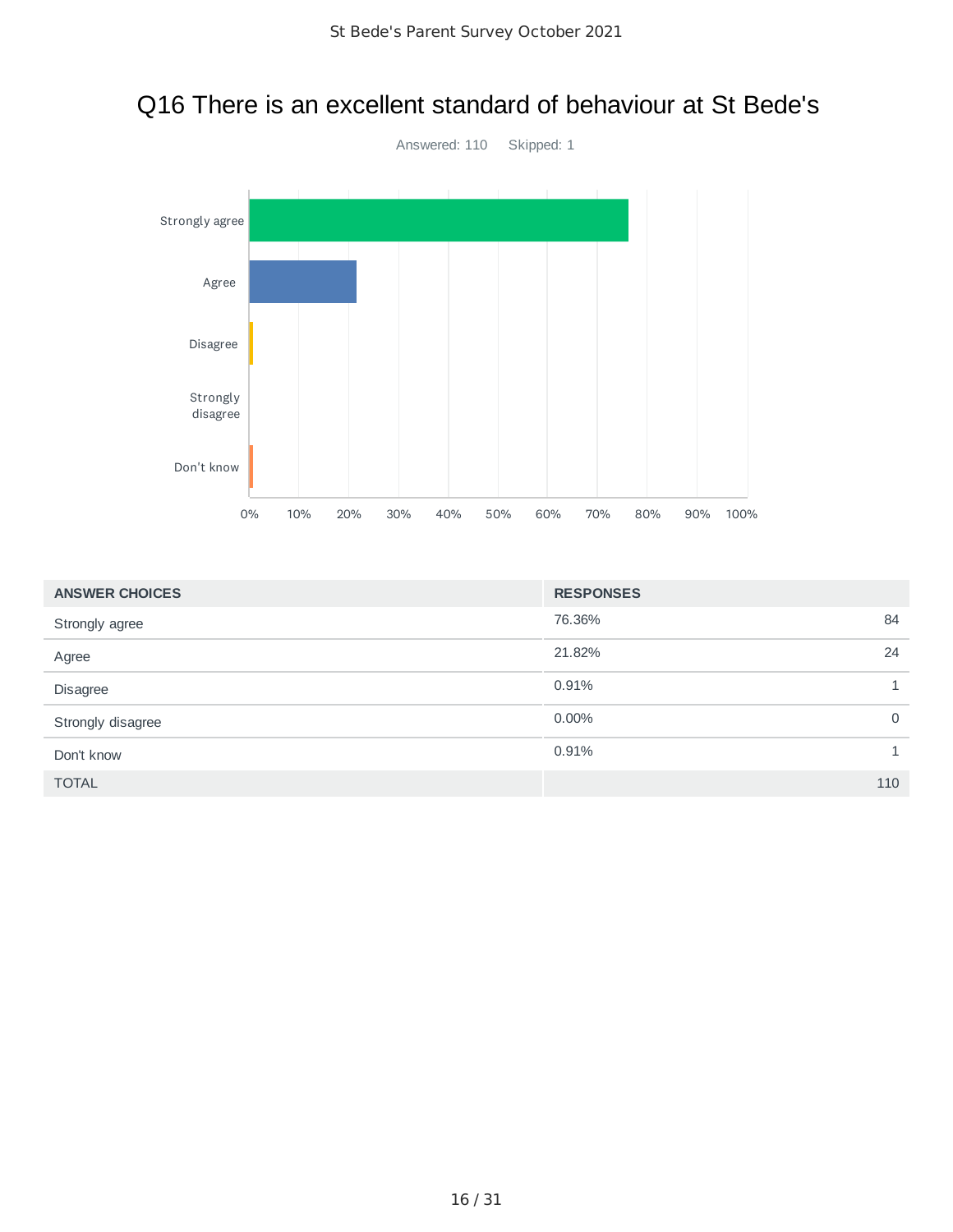#### Q17 I know that the school works to improve my child's health e.g. physical activity, healthy food, water etc.



| <b>ANSWER CHOICES</b> | <b>RESPONSES</b> |   |
|-----------------------|------------------|---|
| Strongly agree        | 72.73%<br>80     |   |
| Agree                 | 25.45%<br>28     |   |
| Disagree              | 0.00%            | 0 |
| Strongly disagree     | 0.00%            | 0 |
| Don't know            | 1.82%            | 2 |
| <b>TOTAL</b>          | 110              |   |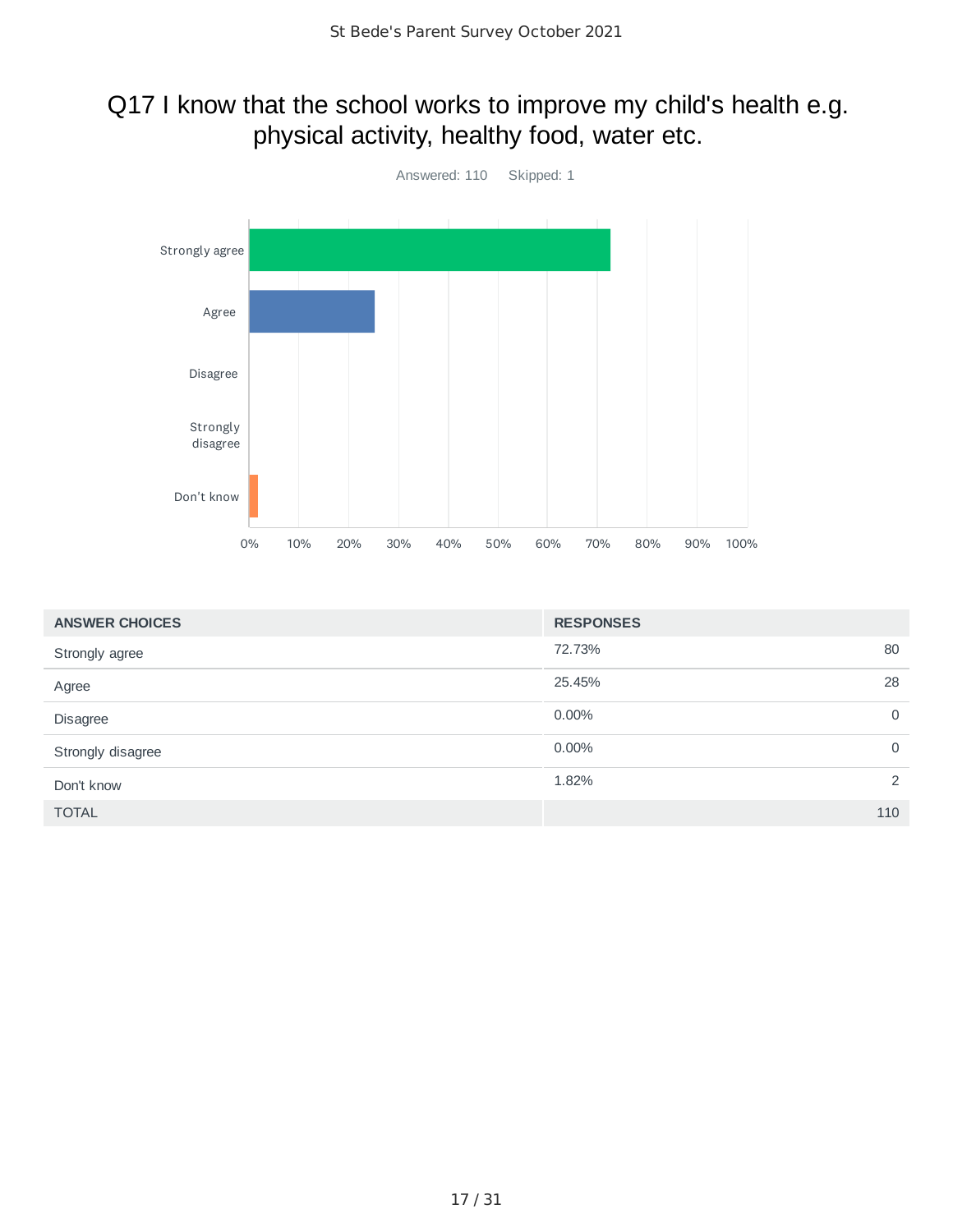

#### Q18 I know that bullying is dealt with successfully in school

| <b>ANSWER CHOICES</b> | <b>RESPONSES</b> |                |
|-----------------------|------------------|----------------|
| Strongly agree        | 67.27%           | 74             |
| Agree                 | 29.09%           | 32             |
| Disagree              | 0.00%            | $\mathbf 0$    |
| Strongly disagree     | 0.00%            | $\mathbf 0$    |
| Don't know            | 3.64%            | $\overline{4}$ |
| <b>TOTAL</b>          |                  | 110            |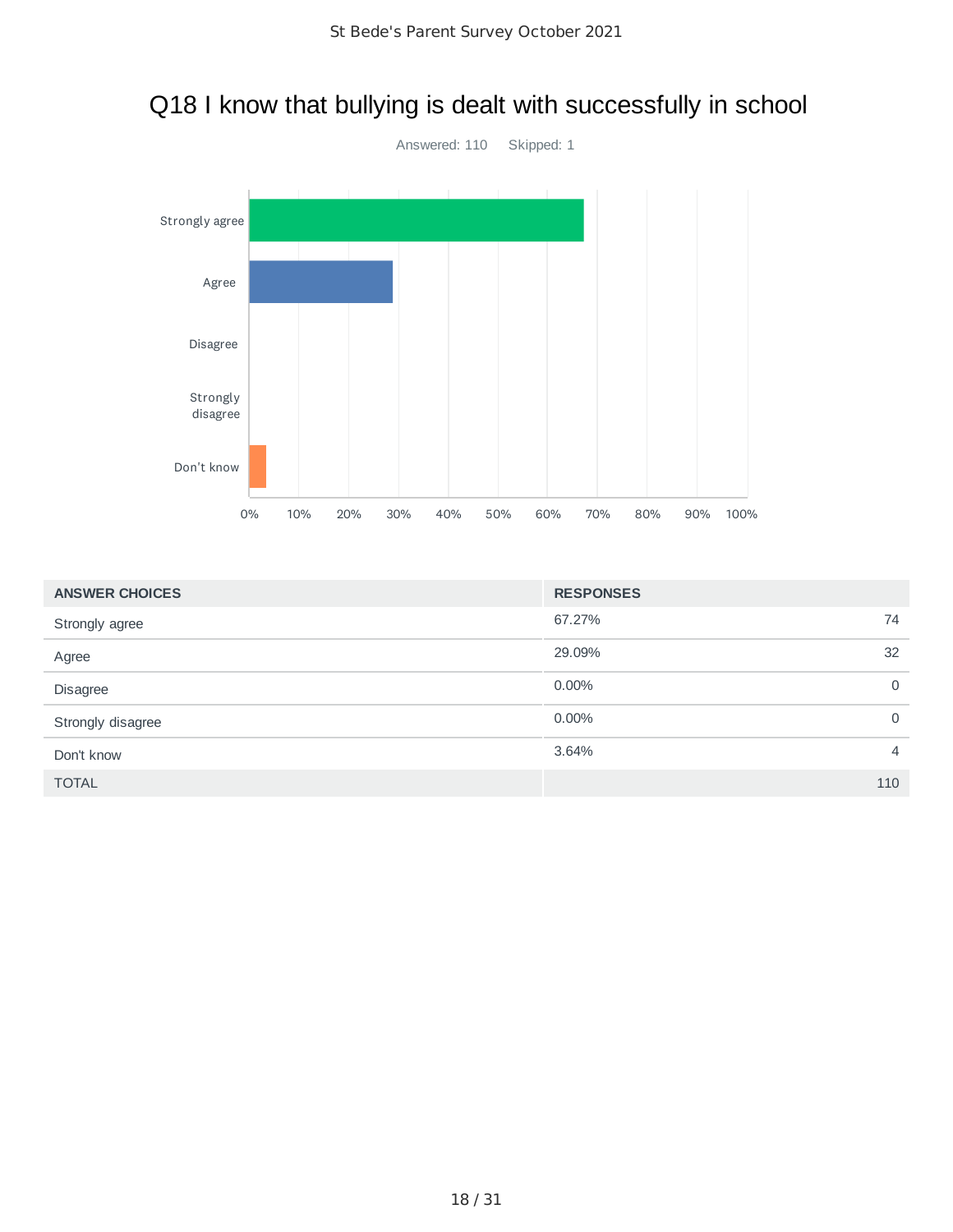

# Q19 I know my child is listened to in school

| <b>ANSWER CHOICES</b> | <b>RESPONSES</b> |             |
|-----------------------|------------------|-------------|
| Strongly agree        | 65.45%           | 72          |
| Agree                 | 32.73%           | 36          |
| <b>Disagree</b>       | 0.00%            | $\mathbf 0$ |
| Strongly disagree     | 0.91%            |             |
| Don't know            | 0.91%            | 1           |
| <b>TOTAL</b>          |                  | 110         |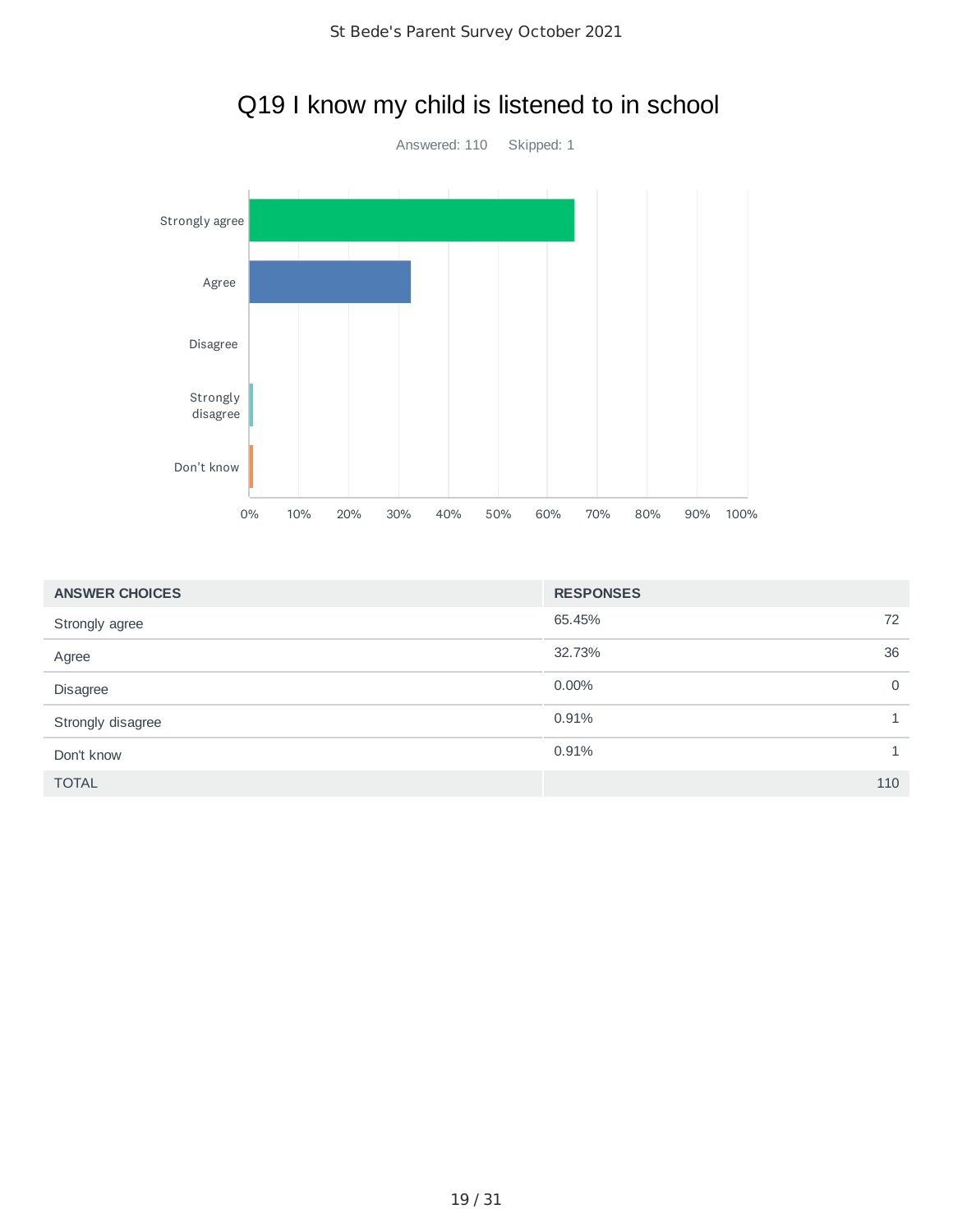#### Q20 I know my child is learning the skills of English and Maths



| <b>ANSWER CHOICES</b> | <b>RESPONSES</b> |             |
|-----------------------|------------------|-------------|
| Strongly agree        | 76.36%           | 84          |
| Agree                 | 23.64%           | 26          |
| Disagree              | $0.00\%$         | $\mathbf 0$ |
| Strongly disagree     | $0.00\%$         | $\mathbf 0$ |
| Don't know            | $0.00\%$         | $\mathbf 0$ |
| <b>TOTAL</b>          |                  | 110         |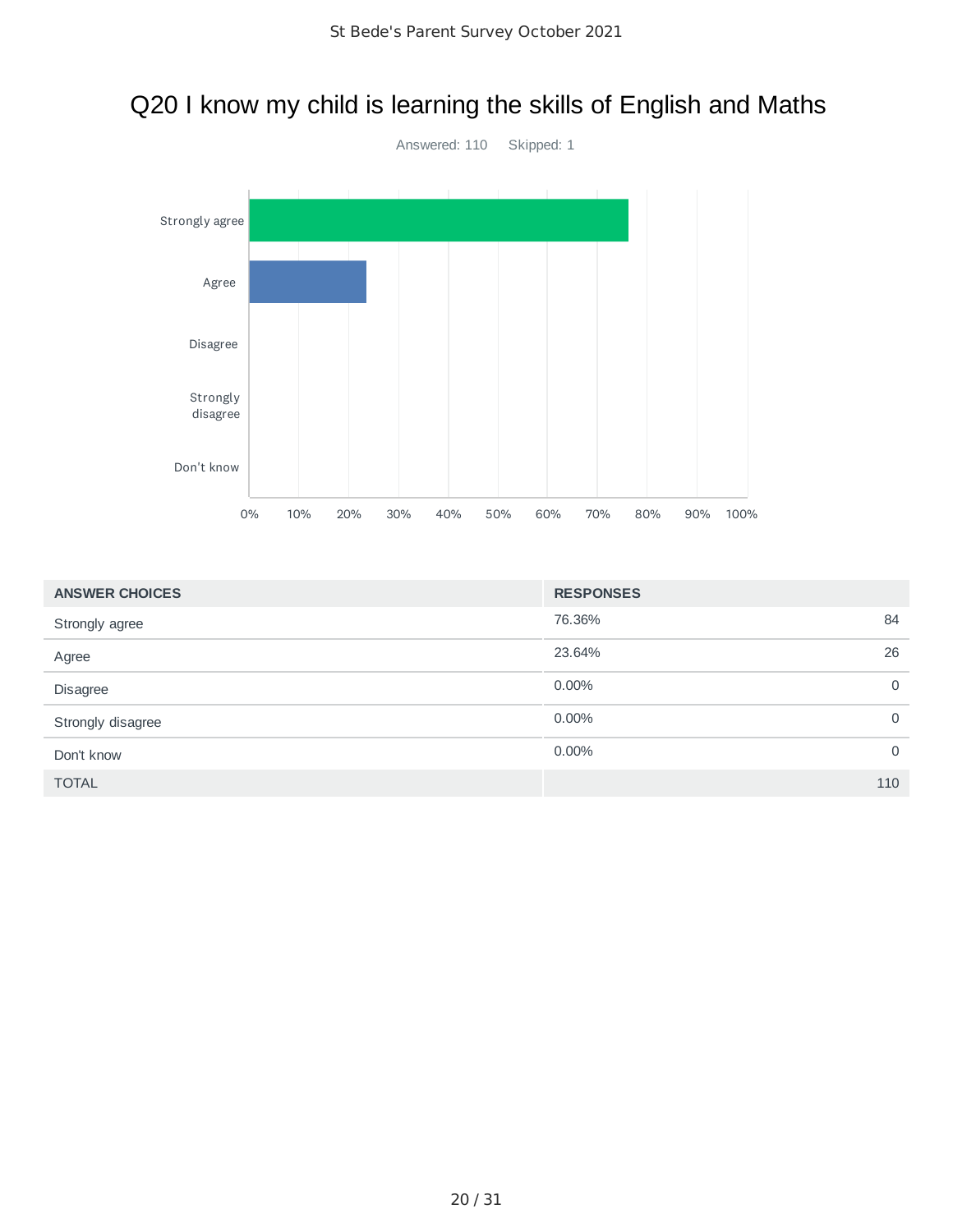

# Q21 My child understands how to stay safe online

| <b>ANSWER CHOICES</b> | <b>RESPONSES</b> |              |
|-----------------------|------------------|--------------|
| Strongly agree        | 63.30%           | 69           |
| Agree                 | 34.86%           | 38           |
| Disagree              | 0.92%            | $\mathbf{1}$ |
| Strongly disagree     | $0.00\%$         | 0            |
| Don't know            | 0.92%            | 1            |
| <b>TOTAL</b>          |                  | 109          |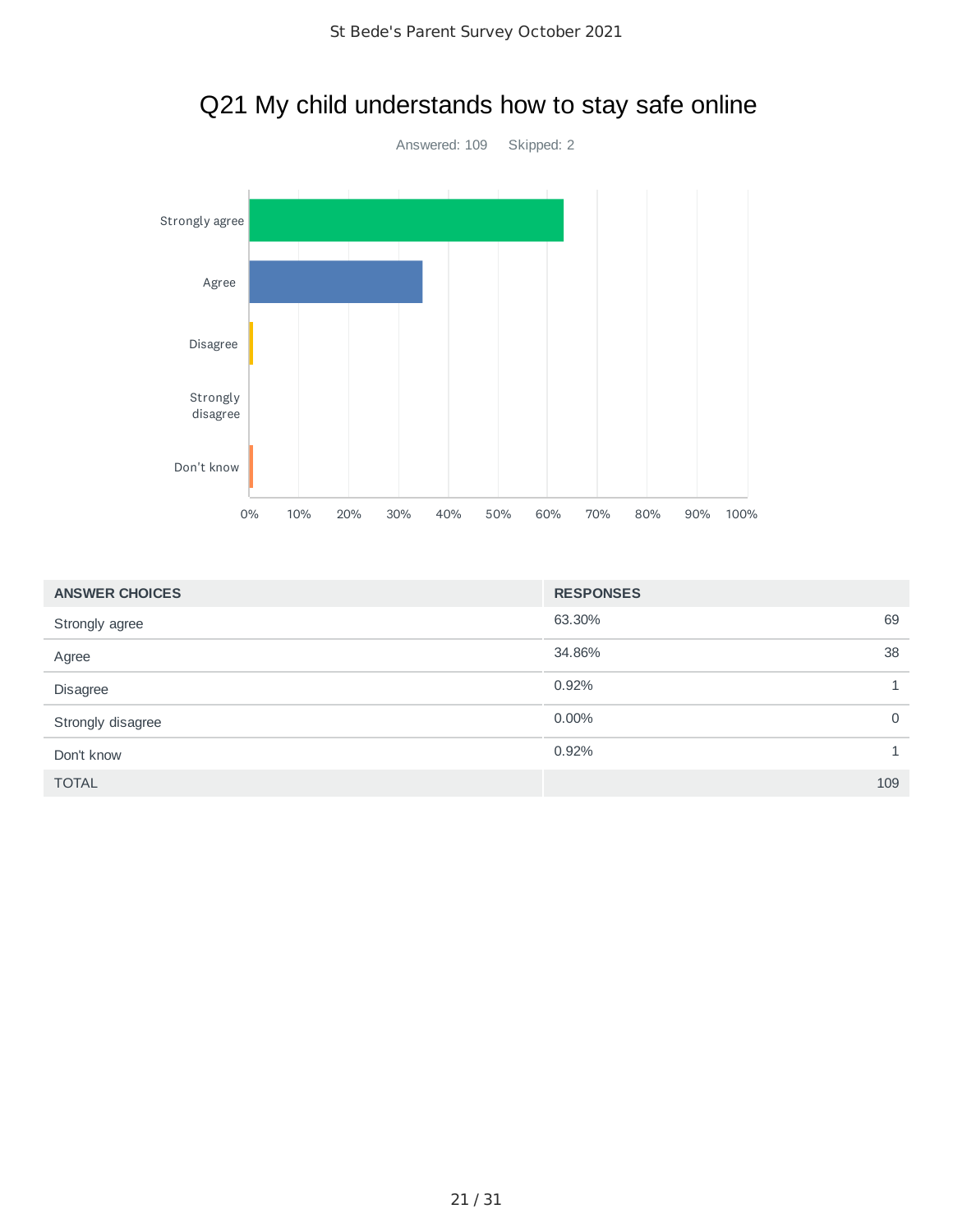#### Q22 I am confident the school provides an interesting challenging and varied curriculum



| <b>ANSWER CHOICES</b> | <b>RESPONSES</b> |             |
|-----------------------|------------------|-------------|
| Strongly agree        | 72.73%           | 80          |
| Agree                 | 27.27%           | 30          |
| Disagree              | 0.00%            | $\mathbf 0$ |
| Strongly disagree     | 0.00%            | 0           |
| Don't know            | 0.00%            | $\mathbf 0$ |
| <b>TOTAL</b>          |                  | 110         |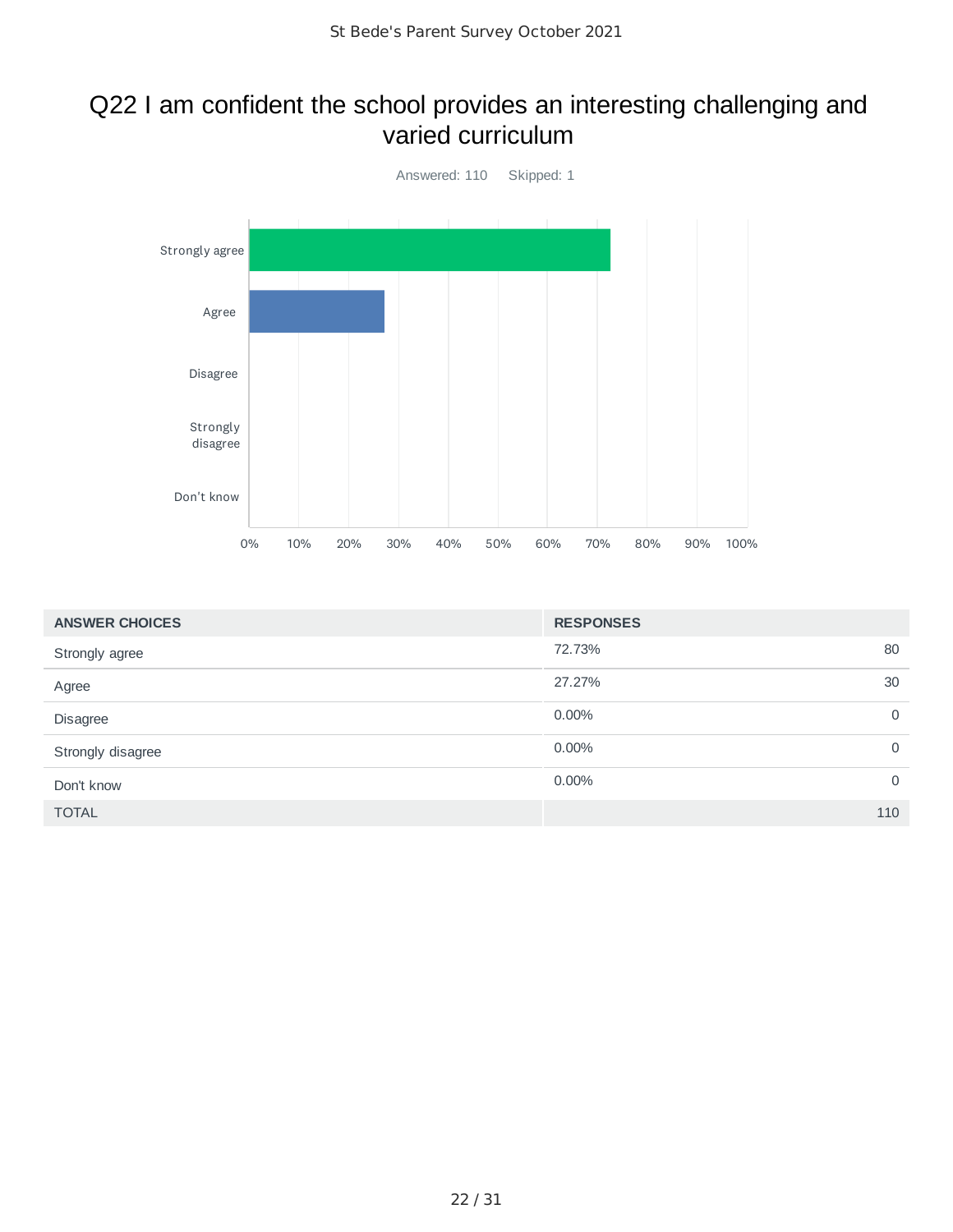

#### Q23 I am happy with the way my child is taught

| <b>ANSWER CHOICES</b> | <b>RESPONSES</b> |             |
|-----------------------|------------------|-------------|
| Strongly agree        | 77.27%           | 85          |
| Agree                 | 22.73%           | 25          |
| Disagree              | $0.00\%$         | $\mathbf 0$ |
| Strongly disagree     | $0.00\%$         | $\mathbf 0$ |
| Don't know            | $0.00\%$         | $\mathbf 0$ |
| <b>TOTAL</b>          |                  | 110         |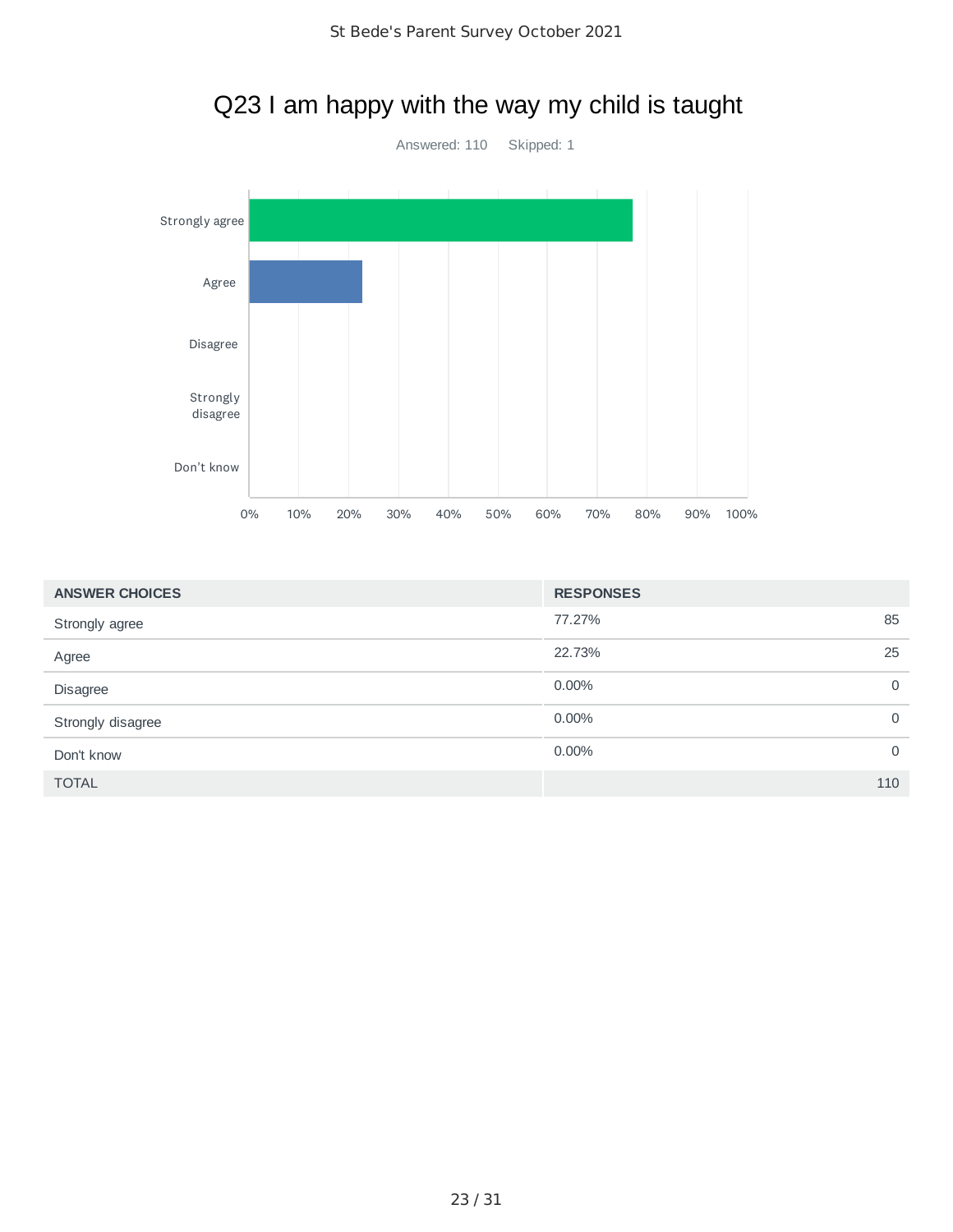

# Q24 I know my child has close friends

| <b>ANSWER CHOICES</b> | <b>RESPONSES</b> |             |
|-----------------------|------------------|-------------|
| Strongly agree        | 65.45%           | 72          |
| Agree                 | 32.73%           | 36          |
| Disagree              | 0.00%            | 0           |
| Strongly disagree     | 0.00%            | $\mathbf 0$ |
| Don't know            | 1.82%            | 2           |
| <b>TOTAL</b>          |                  | 110         |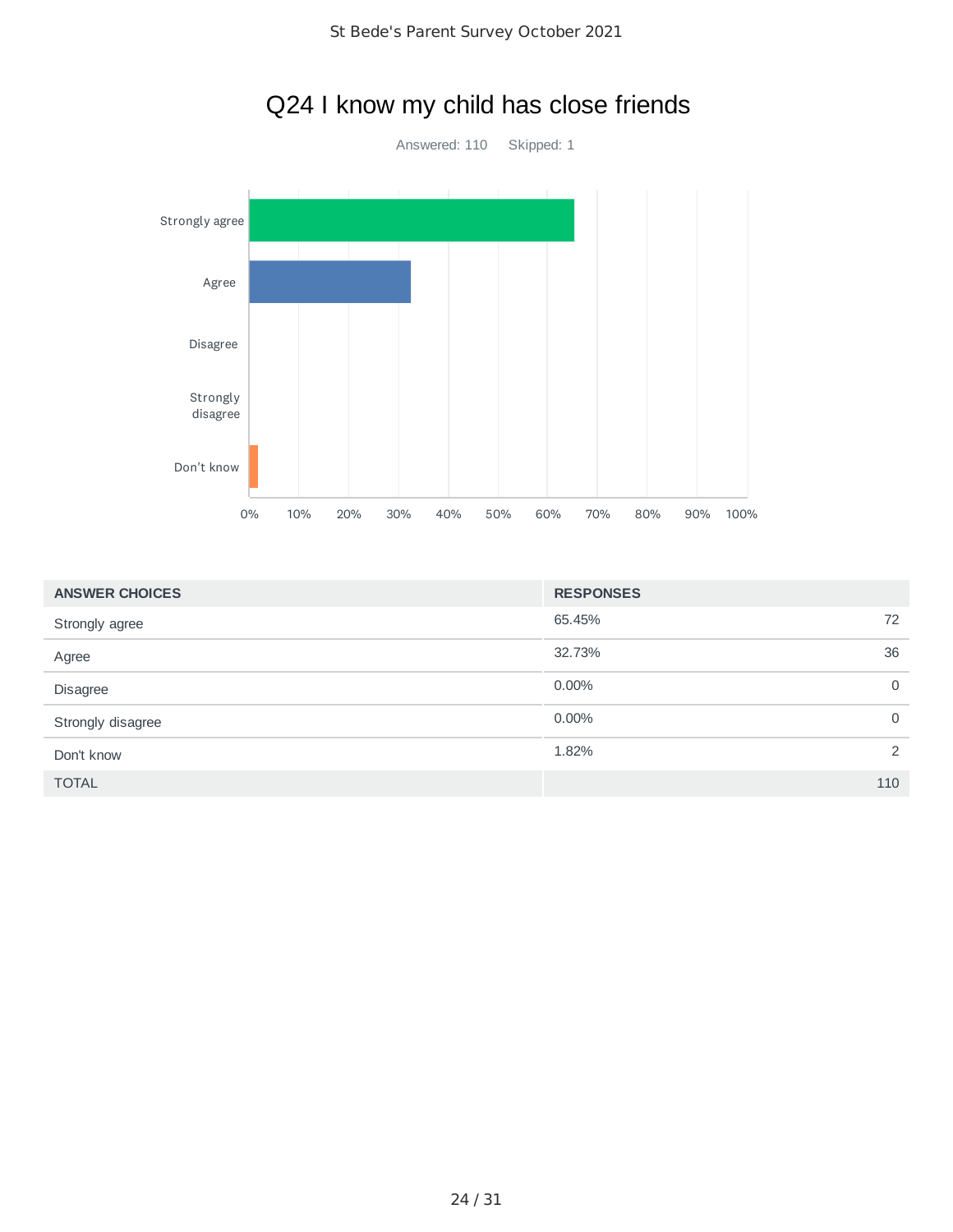## Q25 I think the schools treats all pupils equally and with fairness



| <b>ANSWER CHOICES</b> | <b>RESPONSES</b> |     |
|-----------------------|------------------|-----|
| Strongly agree        | 70.00%           | 77  |
| Agree                 | 29.09%           | 32  |
| Disagree              | 0.00%            | 0   |
| Strongly disagree     | 0.00%            | 0   |
| Don't know            | 0.91%            | 1   |
| <b>TOTAL</b>          |                  | 110 |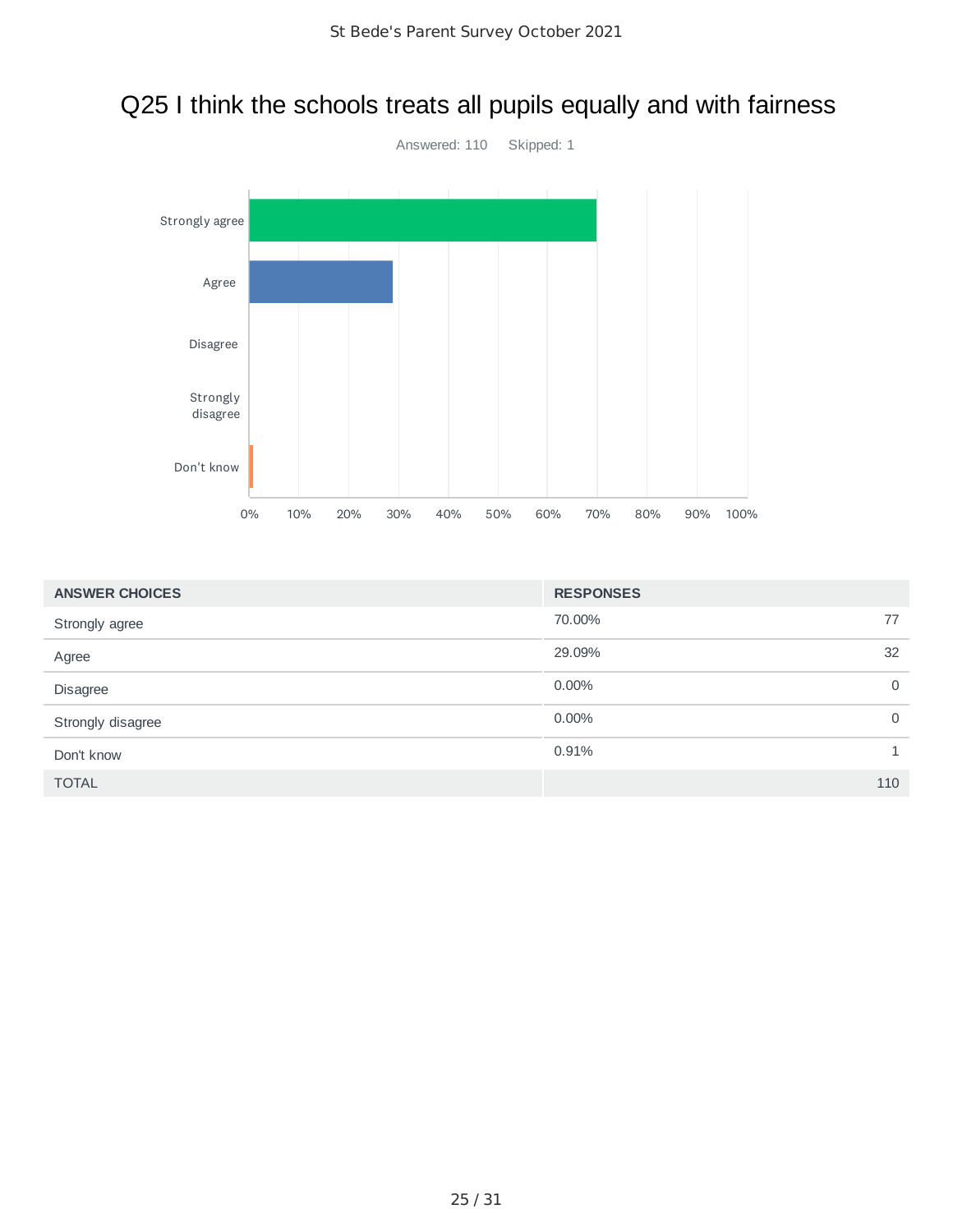

| <b>ANSWER CHOICES</b> | <b>RESPONSES</b> |             |
|-----------------------|------------------|-------------|
| Strongly agree        | 76.36%           | 84          |
| Agree                 | 23.64%           | 26          |
| Disagree              | 0.00%            | 0           |
| Strongly disagree     | 0.00%            | 0           |
| Don't know            | 0.00%            | $\mathbf 0$ |
| <b>TOTAL</b>          |                  | 110         |

#### Q26 Overall, I am happy with my child's education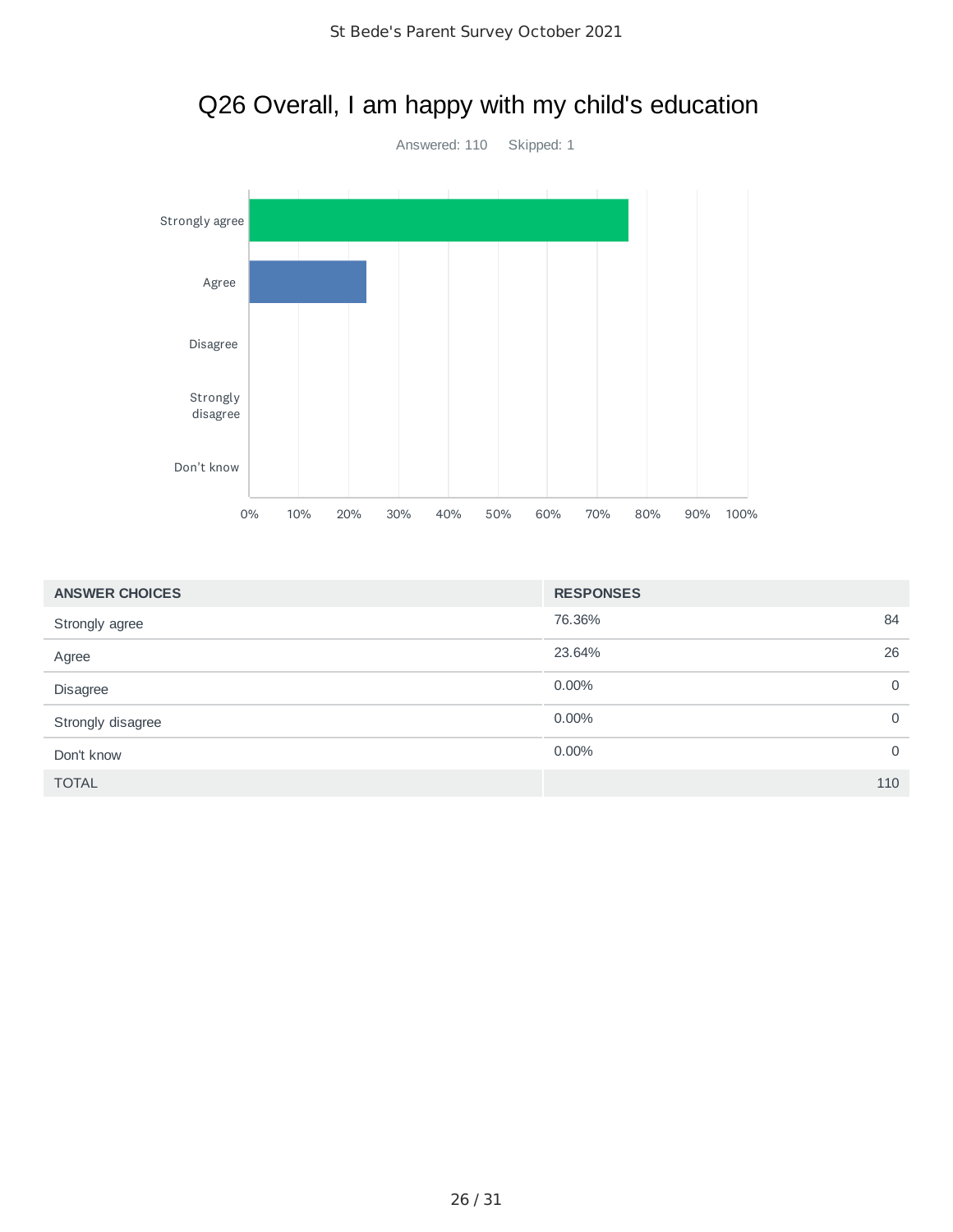# Q27 I would recommend St Bede's Catholic Academy to others



| <b>ANSWER CHOICES</b> | <b>RESPONSES</b> |             |
|-----------------------|------------------|-------------|
| Strongly agree        | 77.27%           | 85          |
| Agree                 | 22.73%           | 25          |
| Disagree              | 0.00%            | 0           |
| Strongly disagree     | 0.00%            | $\mathbf 0$ |
| Don't know            | $0.00\%$         | $\mathbf 0$ |
| <b>TOTAL</b>          |                  | 110         |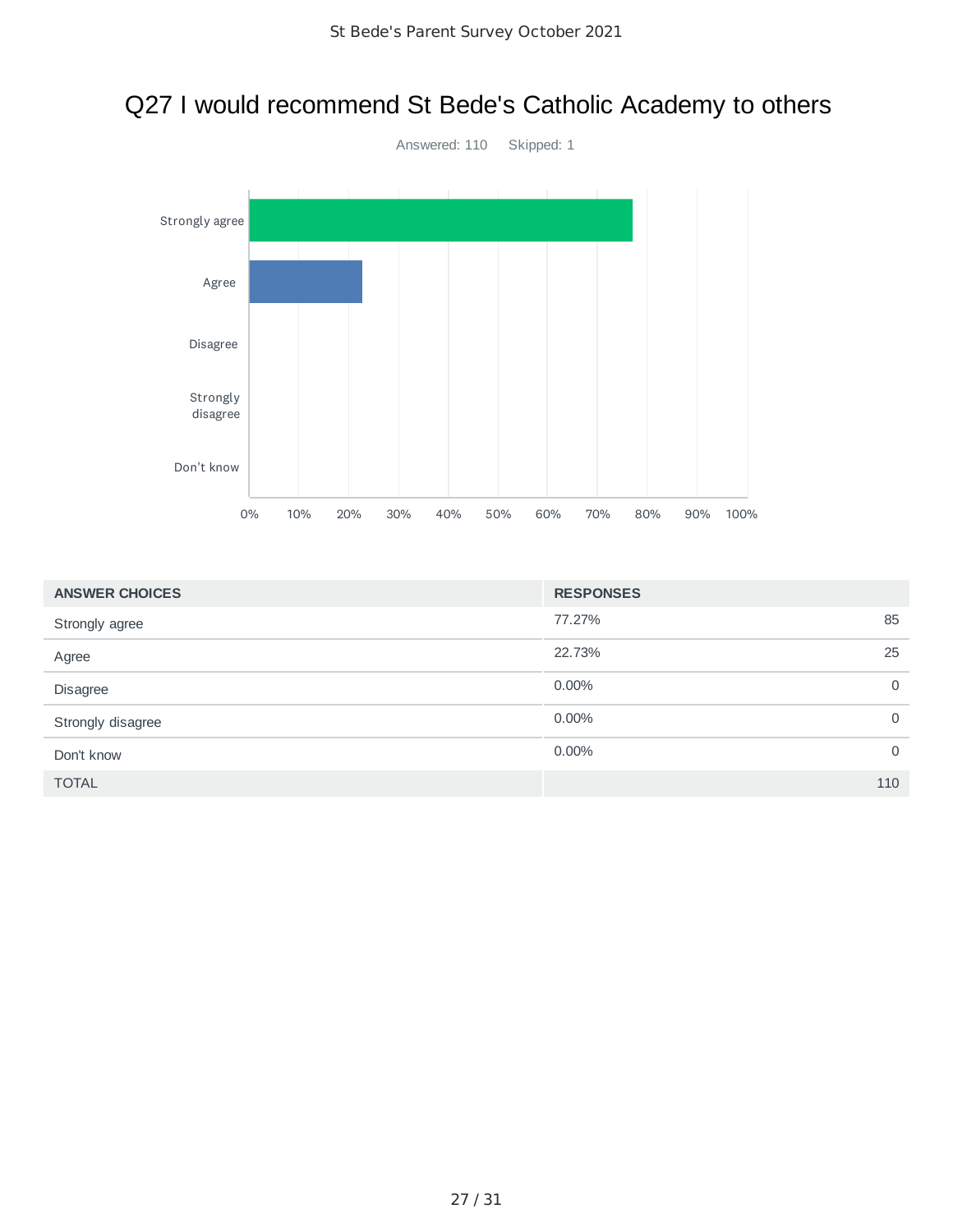### Q28 My child adjusted well to learning remotely in the home environment



| <b>ANSWER CHOICES</b> | <b>RESPONSES</b> |                |
|-----------------------|------------------|----------------|
| Strongly agree        | 46.36%           | 51             |
| Agree                 | 40.91%           | 45             |
| Disagree              | 6.36%            | $\overline{7}$ |
| Strongly disagree     | 4.55%            | 5              |
| Don't know            | 1.82%            | 2              |
| <b>TOTAL</b>          |                  | 110            |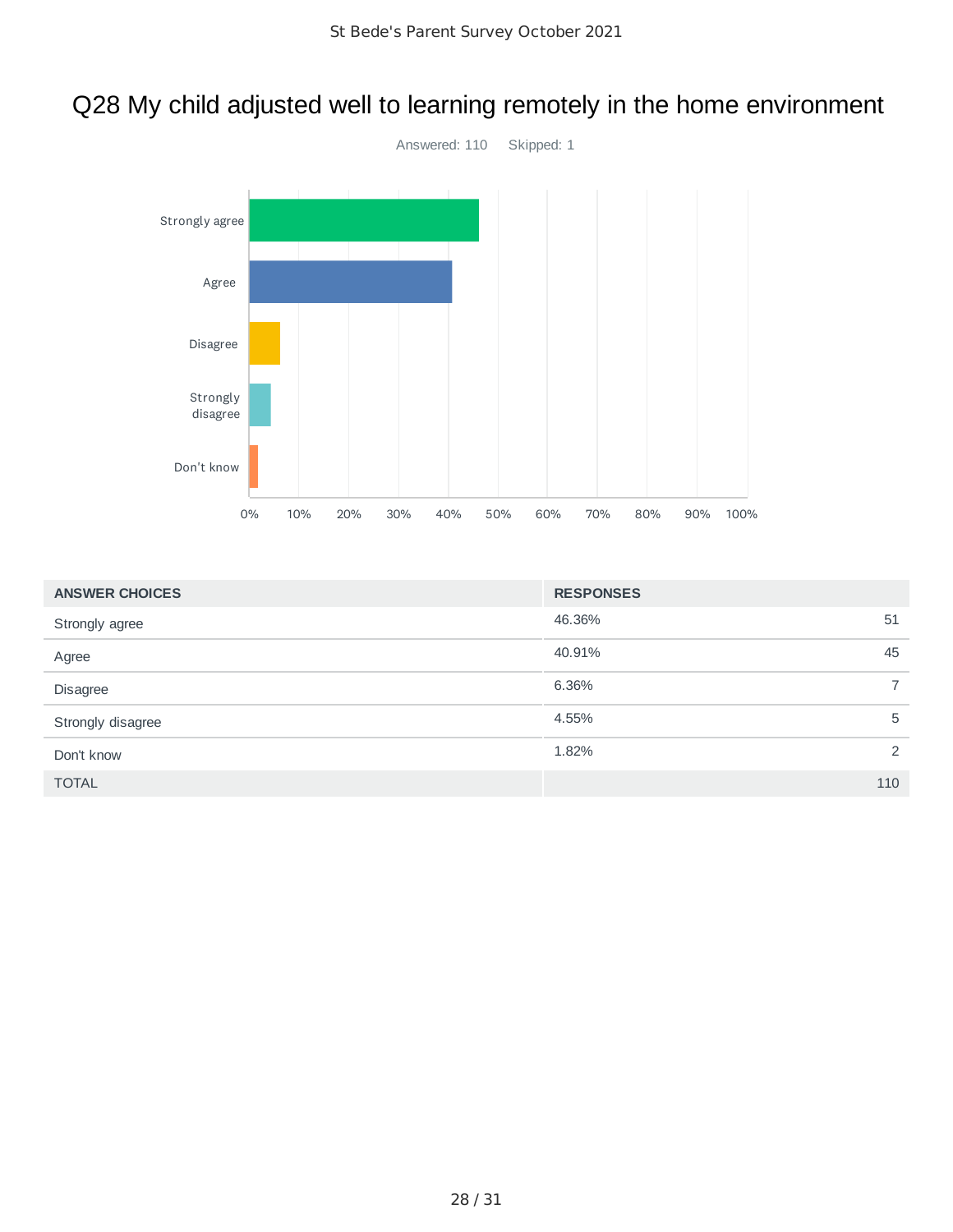

| <b>ANSWER CHOICES</b> | <b>RESPONSES</b> |                |
|-----------------------|------------------|----------------|
| Strongly agree        | 60.00%           | 66             |
| Agree                 | 34.55%           | 38             |
| Disagree              | 1.82%            | $\overline{2}$ |
| Strongly disagree     | 0.91%            |                |
| Don't know            | 2.73%            | 3              |
| <b>TOTAL</b>          |                  | 110            |

# Q29 My child received the right amount of school work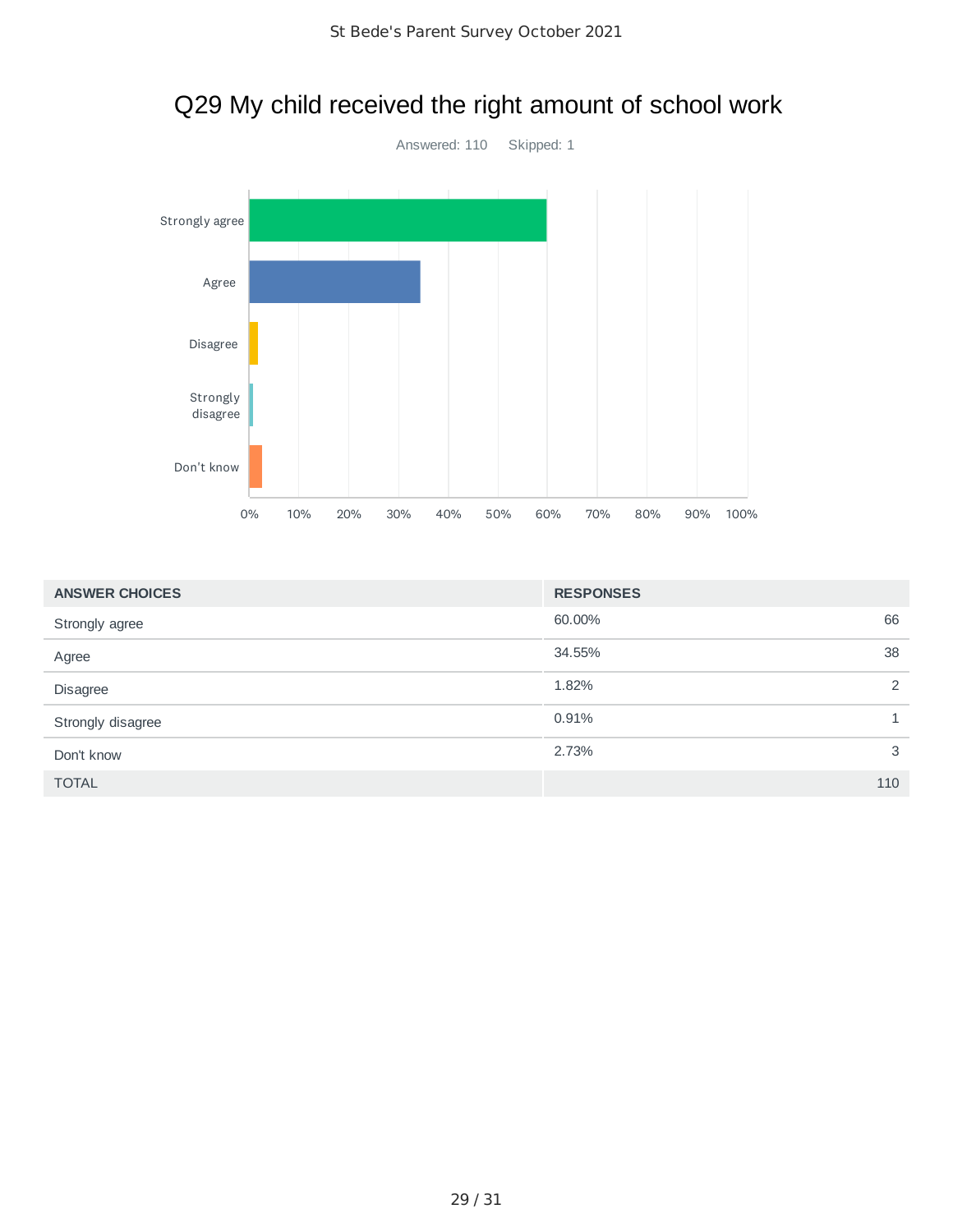#### Q30 St Bede's supported us with resources, information and provided advice when required.



| <b>ANSWER CHOICES</b> | <b>RESPONSES</b>     |
|-----------------------|----------------------|
| Strongly agree        | 64.55%<br>71         |
| Agree                 | 32.73%<br>36         |
| Disagree              | $\mathbf 0$<br>0.00% |
| Strongly disagree     | 0.91%                |
| Don't know            | 2<br>1.82%           |
| <b>TOTAL</b>          | 110                  |